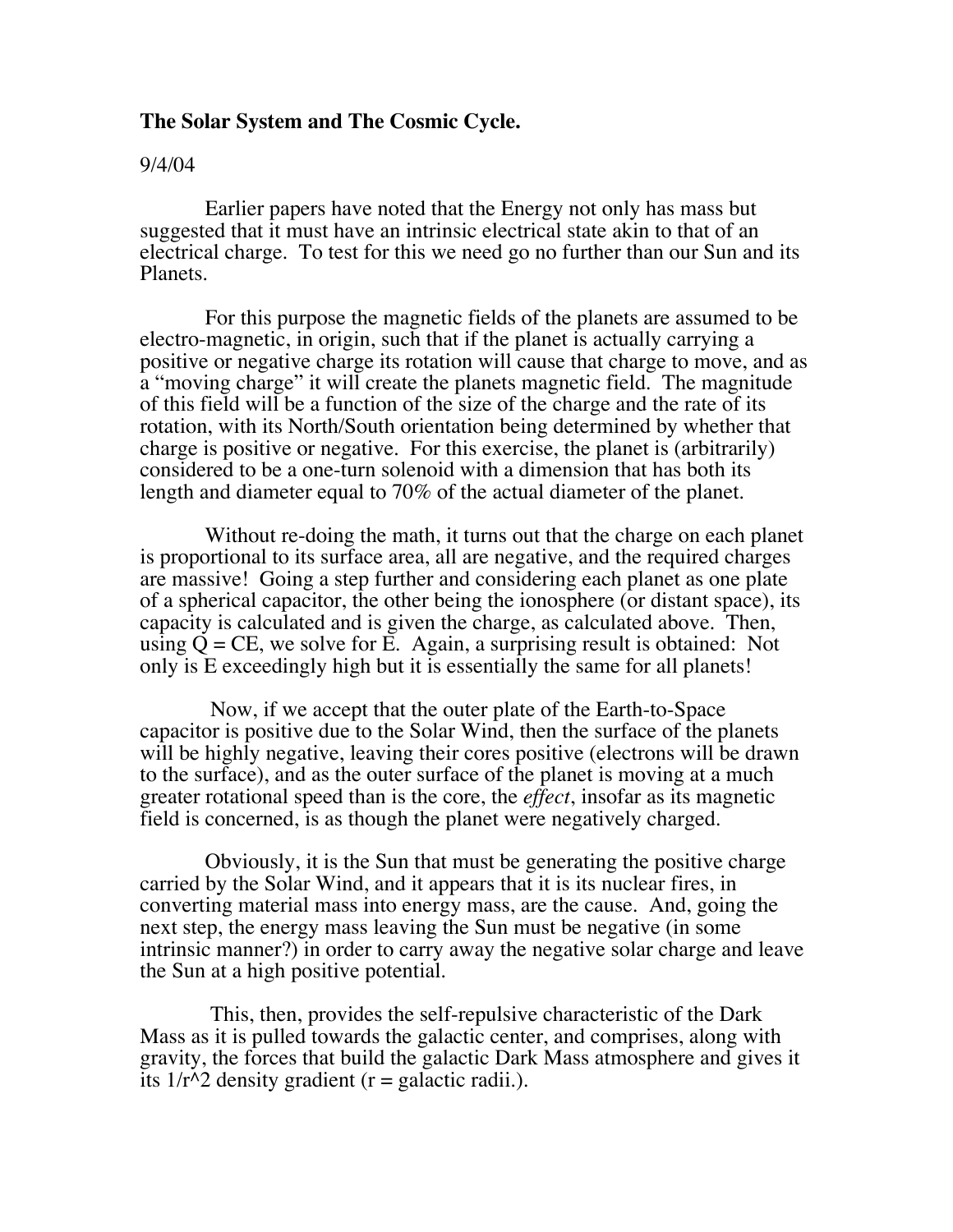It is important to note that while the attraction/repulsion of the negative energy is towards anything that is positively or negatively charged there is no actual *flow* of charge into, or out of, the circuit. It simply *acts* like a charge, e.g., as in a capacitor where it is attracted and compressed by the positive plate and repelled and made less dense by the negative plate, or, e.g., as it appears as a magnetic field by being pumped through a solenoid by a DC current flowing in that solenoid. We are immersed in the Energy Mass, the Aether.

Jim Wright S A Solar Charge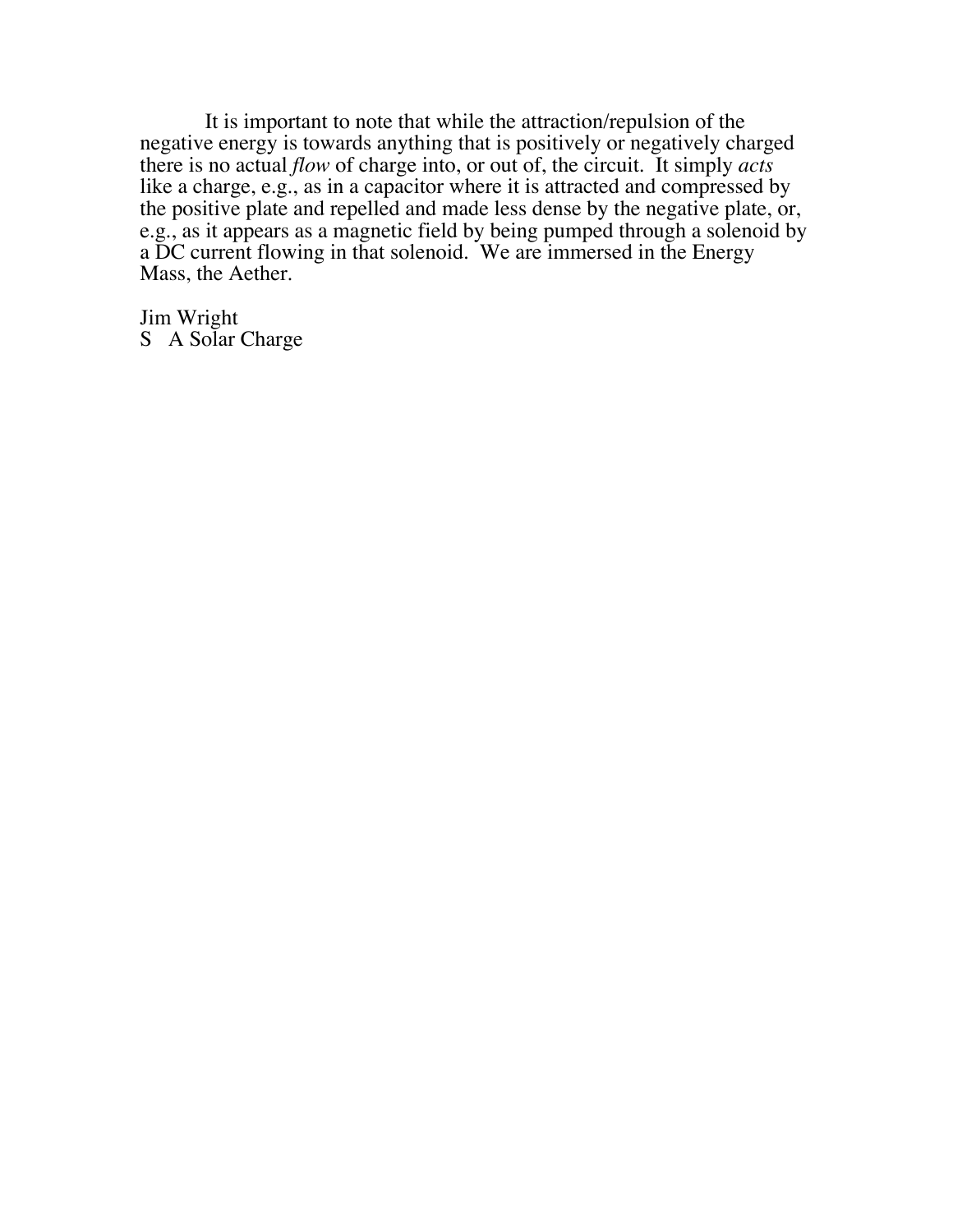## **To: Edwin Hatch**

From: Jim Wright Re: Modern Physics, from a Classical Scale Perspective. Date: 11/25/04

I've gone through your booklet and find it to be interesting, especially your derivation of the many constants from a very short list of fundamentals. These fundamentals are, in turn, determined by the nature of physical reality and have nothing to do with length or time, although those tools might help us to understand that reality. As a matter of fact, I believe that those particular fundamentals are not really constant, in any long-term sense.

Consider: Some years ago I took issue with the idea of an "Expanding Universe" (EU) and decided to find an alternative explanation for the Cosmological Redshift (CRS) upon which it is based. In the process I concluded, with considerable cause, that the Universe is actually a small sampling of an Infinite and Eternal state of Existance. This conclusion mandated that there was no place for our Universe to expand into. (The basic upon which my conclusions are based is the total rejection of "Creation", or other magic, in any of its guises, i.e., and that therefore there could be no beginning, nor end, either in time or in space.)

A concurrent conclusion, of fundamental importance, is that the material mass and the energy mass, spewed into space by the stars of the galaxies, has to be recycled back into new galaxies of stars (much like Halton Arp describes) at an efficiency of 100%.

This, then, provided a mechanism by which a CRS could form: As the energy moved from the stars into space, it (being an actual medium called the aether) gradually, and gravitationally, accumulated around its galaxy of origin, gradually building up its (the aethers' density. This energy mass (or aether, or dark mass) provides substance for another item of magic, the transmission of electromagnetic waves by a "vacuum of nothingness"! The so-called fields are actually waves in that underlying medium. Otherwise, there'd be no way that they could carry the power of our TV transmissions, nor the maga-watts of power transmitted by our radars.

Now, in that this is so, then it is this medium that provides the characteristics of space, it's permeability (µo) and it's permittivity (εo), upon which the speed of light (C) depends, and, so, obviously, if its density is increasing so are they and C cannot be a constant (not over the long run, at least).

In an attempt to reconcile this belief from the evidence, I chose to assign the "Dark Matter" its role as actually Dark Mass, or as the aether, or energy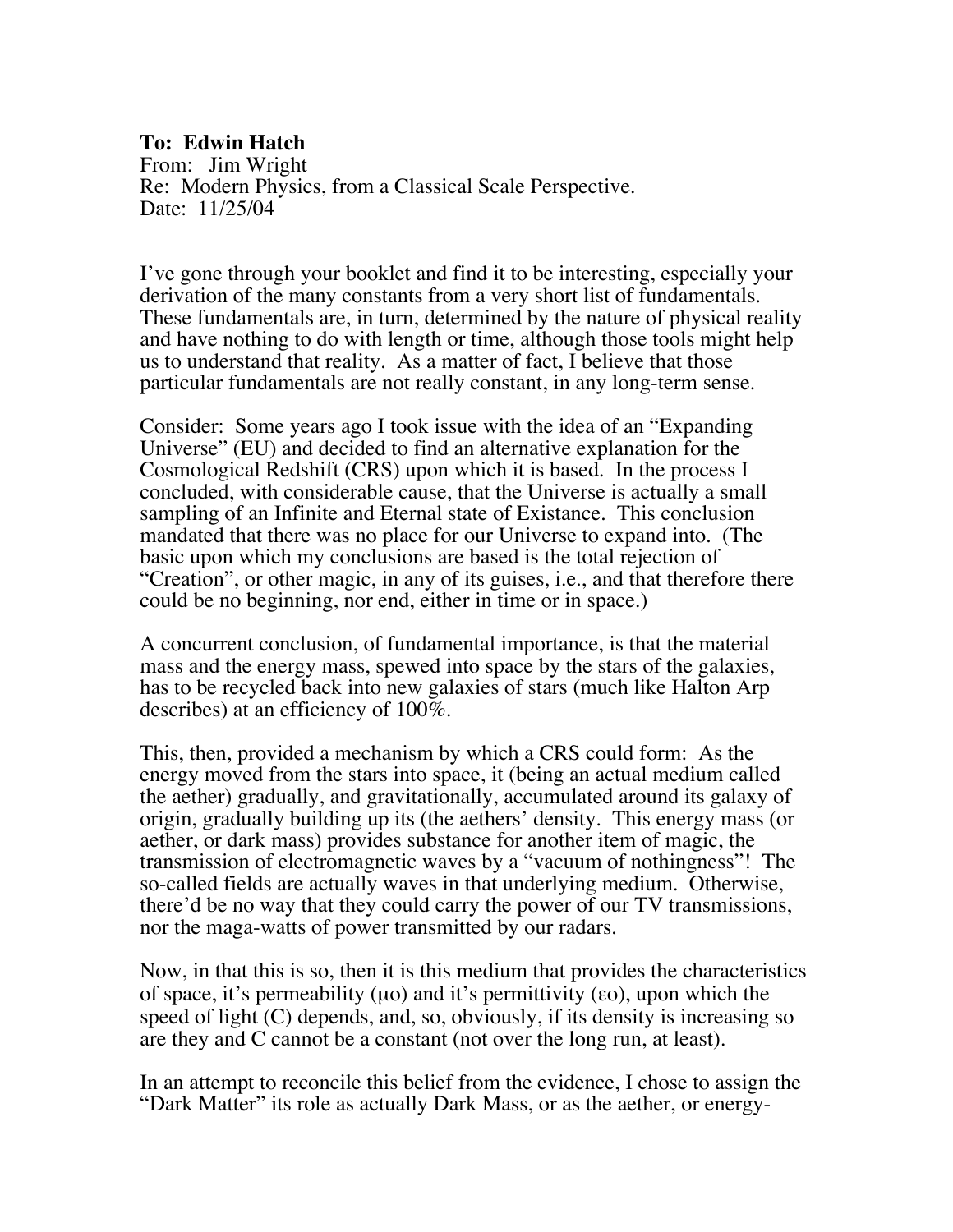mass. If we then accept the claim that a Dark Mass is common to all galaxies and has a mass equal to ten times that of its parent galaxy, then divide this mass into the amount of energy mass being generated by that galaxy as its stars burn, we find that, for the Milky Way at least, this comes out to about 2.2 x 10-22 gr./gr./sec. as its rate  $(R)$  of mass increase.

Taking the EU folks expansion number of 70 km/mega-parsec/sec. and reducing it to meters/meters/sec. we discover another number, of about 2.2 x 10-18 m/m/s., as it (supposed) expansion rate-of-increase. This could as easily be expressed in gr/gr/sec., or even in hz/hz/sec., as its ultimate effect. So, if my reasoning is correct, why the difference? Simple! We are measuring the rate-of-increase in mass of a middle-aged galaxy. When the Milky Way was young, its rate-of-mass increase would have been far, far, greater, and so, if we realize that the light we're looking at is passing through the spaces occupied by galaxies of all ages, we also should accept that what we are seeing is the average of their rates-of-change,

The Seyfert-type galaxies, that eject the quasars (which grow into galaxies, per Arp), very gradually accumulate the material mass and the energy mass of space until they reach a critical stage at which they undergo some sort of massive convulsion from which they eject two quasars in opposite direction, only to repeat this action periodically. So, the energy mass is used up as it is generated, but at a very steady rate, as opposed to the rather rather rapid rate at which it is generated {over ten's of billions of years (?)} for the average galaxy, at which its' effects are to help negate the rapid increase effects of it younger neighbors.

So, while there is no everlasting energy-mass buildup for a given galaxy, the compound effect on the light (or any e.m. wave) traveling through a succession of galactic spaces is a constant, even though the change in individual galactic density is not, over the long term. A second constant, underlying even this, is the fact that, from an overall standpoint, the material mass and the energy mass of Existence are involved in a constant conversion of one into the other, eternally.

The CRS may be expressed (in observed and source frequencies) simply as:

Fo = Fs  $(1-R)t$ , with R being the 2.22 x 10-18 number and t being the number of 1 seconds increments of space (using the average distance covered by C in one second) traveled by the e.m. wave. This is more easily calculated by using the Rate of Increase/Decrease formula:

Log Fo/Fs =  $-Rt$  (log e).

There is another characteristic of the energy-mass, which I believe to exist, and that is that it possesses an intrinsic negativeness, behaving in an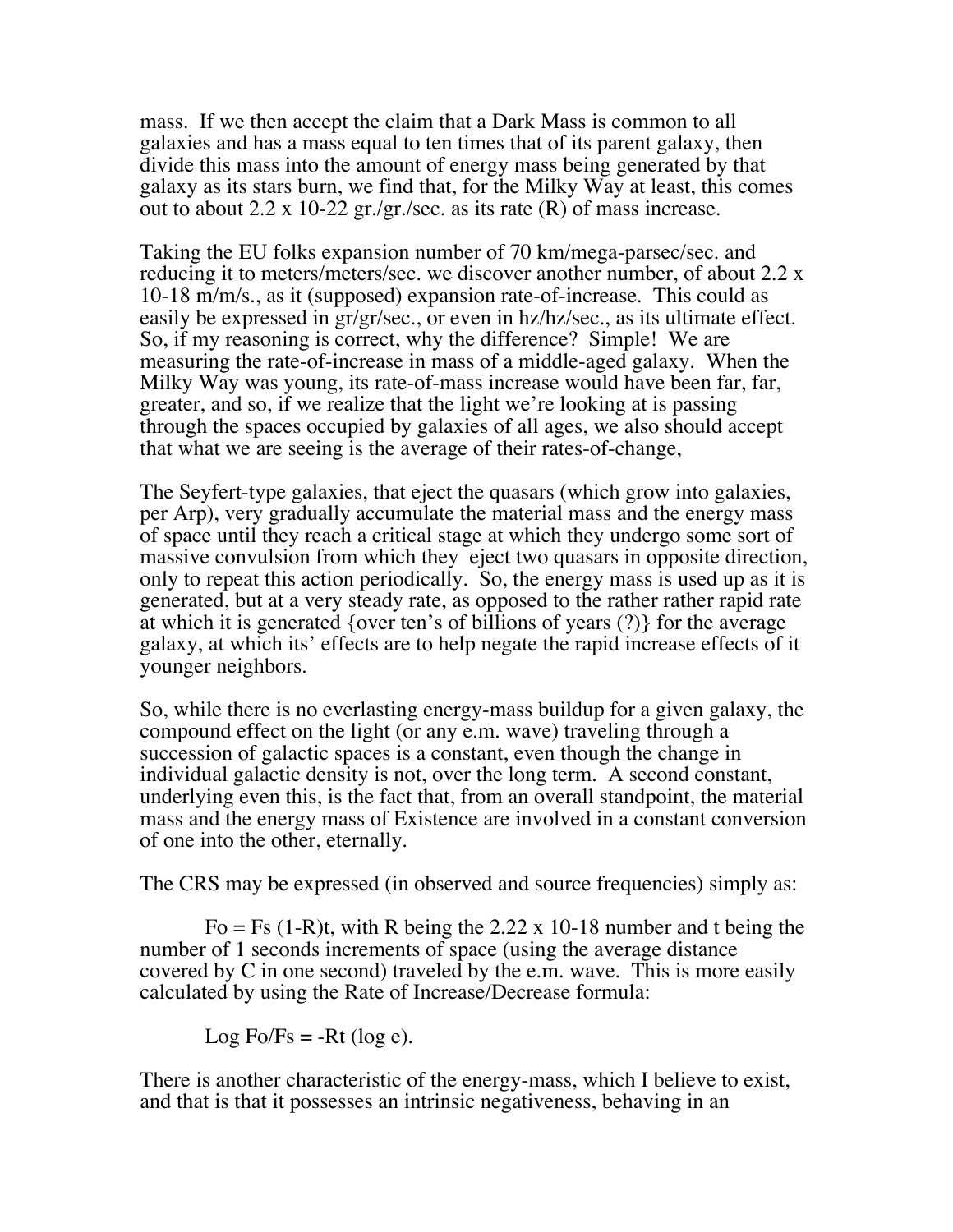attraction/repulsion manner, when near an electron, e.g., but not flowing into or out of a circuit. This is suggested by the fact of the Solar Wind being a flow of positive ionic gasses, as a result of loosing negative charge (?), and by another calculation factor that people seem to avoid:

This is to take as one's premise that the magnetic fields' of the planets are caused, not by "circulating liquid cores" but by the possibility that the planets each have an electrical charge and that these moving charges generate their fields as the planets rotate. Doing the arithmetic, the first discovery is that the gaseous planets behave according to the formula, but that the rocky ones vary somewhat, due, perhaps, to their having a primeval fixed magnetic field that adds to their currently generated e.m. field. In any event, all appear to be highly and positively charged! Furthermore, the size of their charge is a function of the surface area of the planet.

Going a step further, by calculating the electrical capacity of the planets (as an isolated sphere in space) and, by applying the charges obtained (in the previous paragraph) to each, it was discovered that the voltages so obtained were all about the same! All positive, and very, very high! So, if we accept this as the cause of a positive Solar Wind, we must conclude that the energymass leaving the Sun is carrying the negative charge with it as it leaves.

Conclusions: What we see is certainly from a myopic perspective, and colored by what we would like to believe. We hate to think that we aren't too important to the overall nature of things. We also seem reluctant to agree that some form of intelligent being, as we see him, can be expected to exist in many places throughout Existence, simply because there's so much out there and we cannot expect to be a unique creature.

Jim Wright, 11/24/ S CosmologyToEdwinHatch.htm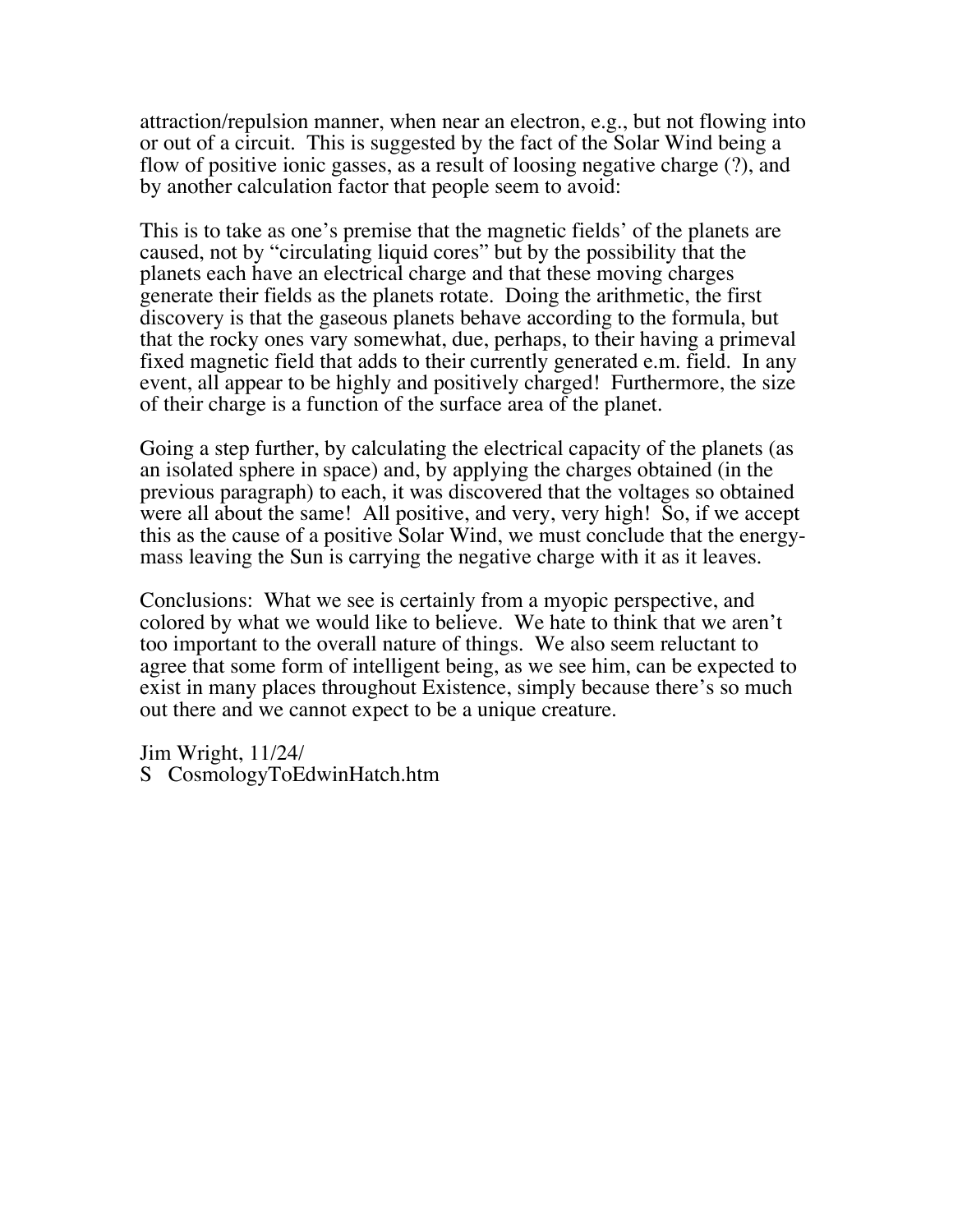### **FREE ENERGY DEVICES and the AETHER©**

 **Introduction.** In any scientific discussion one's philosophy affects what that person is willing to believe. It is necessary to consciously recognize this in order to avoid being unconsciously swayed in one's conclusions. Philosophically:

1. The fact of Existence is self-evident, i.e., is axiomatic.

 2. There is no magic, and the creation of Something from Nothing is pure fantasy.

 3. From this it follows that the Universe had no beginning and has existed forever. It is Eternal, and, therefore, there must be some mechanism for re-cycling the material mass *and* the energy mass, produced by the stars of the galaxies, back into new galaxies.1

 4. It further follows that the Universe is Infinite. There cannot be a volume of Something juxtaposed to a volume of Nothing.

 So, what we have is an infinite and eternal state of Existence, of which our Observable Universe is but a small sample. The thoughts to follow are all affected by these basic conditions as the point of beginning, and by the acceptance of Objective Reality, and of Reason, as the only means of comprehending that Reality.2

 **The Aether** exists, and is identified as the energy produced in the E  $=$  mc2 transformation. Its characteristics are:

 1. It has mass, and so is gravitationally responsive, and it displays the inertia and momentum common to massive bodies.

 2. It is intrinsically negative, and so is self-repulsive, responding to charged bodies by being attracted to the positive and repelled by the negative.1.b.

 3. It is compressible, responding to charges by becoming compressed around a positively charged body, and by becoming rarified around a negatively charged body.

 4. It exhibits the permeability and permittivity that determine the speed of light (C) in a (so called) vacuum.

**Free Energy** experiments all report the following common features: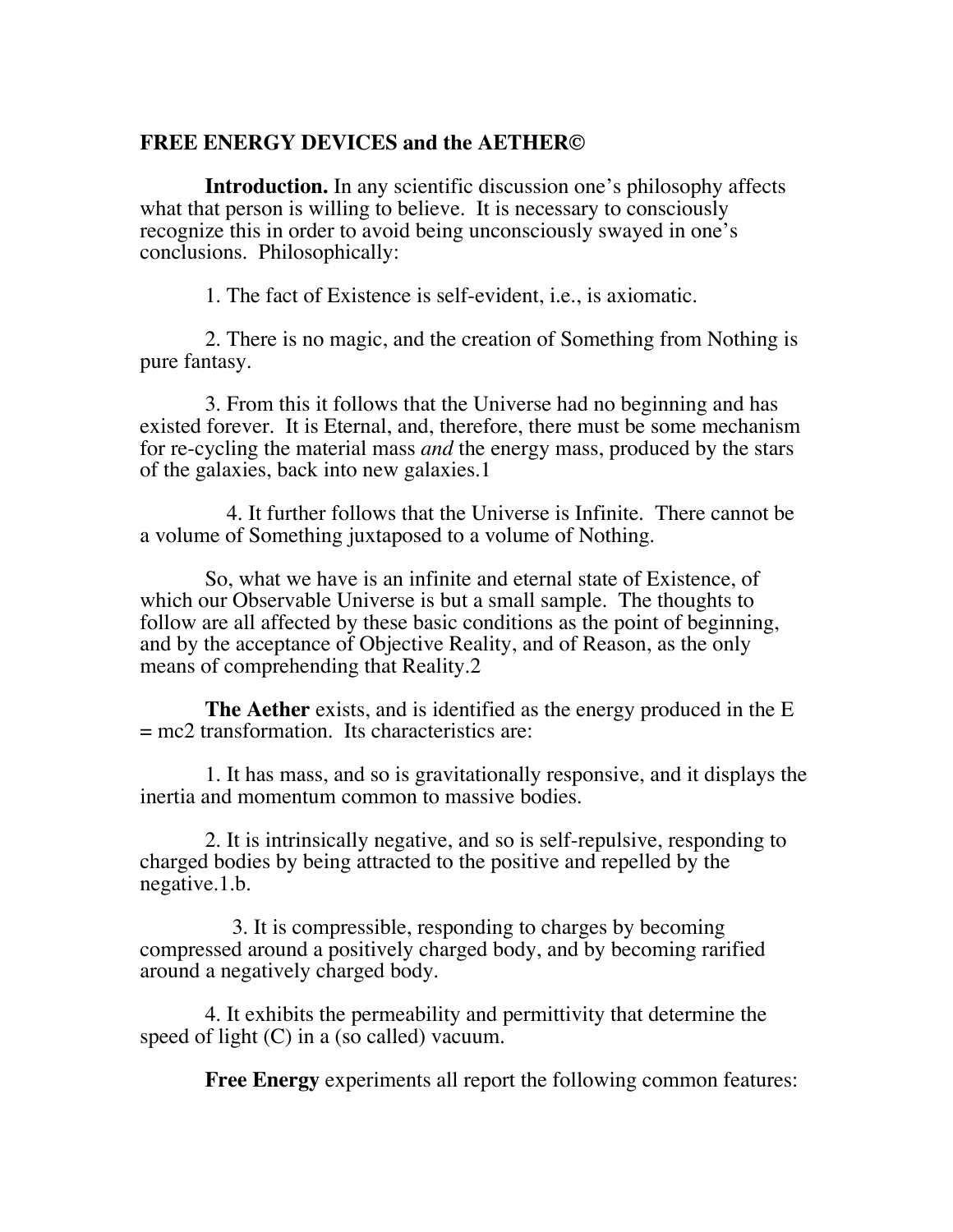1. All claim to be utilizing the aether as the source of energy.

 2. All use some combination of coils, capacitors, and magnets, and/or high voltages.

 3. They report that the device they built is resonant at some moderately high frequency  $(\sim 100 \text{ K}$ hz?).

 4. Some report that their device actually grew colder as it delivered energy.3

 **The Aether as a dielectric.** Some time ago, in an effort to have a dielectric that had a specific relative dielectric constant (Er) of about 4.5, I mixed some 1 mil glass spheres with vaseline, determining that a 60/40 mix did the job. This lead me to realize that all dielectrics were actually a mixture of the aether and the particular material being used, in some proportion. So, if we (figuratively) take an amount of aether, with an Er of 1 and mix it with vaseline, with a given Er of  $\sim$ 2, the "2" given for the vasoline is actually the Er of the aether as affected by the Vaseline, and therefore the actual permittivity of the aether, when mixed with the Vaseline, is 2, indicating that the effective Er of the vasoline is  $\sim$ 1, with the mix ratio inherent in the vasoline. The next step was to reconsider the atomic structure of any dielectric, a tiny nucleus surrounded by even tinier orbiting electrons, all immersed in the aether and affecting that aether by imposing a load and causing it to exhibit the higher Er.

 **The Aether in a Capacitor and the BB Effect.** If we construct a capacitor (for example) with two 12" diameter disks separated by 10" and place it in a vacuum (aether only, no air) it will have a capacity of about 2.54 pico-farads. By applying 1,000 volts across the capacitor it will acquire a charge of  $\sim 0.00254$  micro-coulombs. Consider the aether in this capacitor: The electrons in the circuit have gone to the negative plate and so repel the aether, while the positive plate attracts it. This causes the aether to develop a density gradient in the plate-to-plate space of the capacitor, such that we have a negative plate adjacent to a positive aethereal space, this positive aethereal space blending into a negative aethereal space, and this negative aethereal space adjacent to a positive plate. So long as the plate charges remain the aether is held in its unnatural 'warped', or charged, state. Also, note that an attractive force is present that would draw the plates together if they were free to move.

 Consider further the aether on the outer sides of the plates of the capacitor. Here, the aether repels the negative plate, and attracts the positive plate. Again, if the capacitor were free to move it would move (as a whole, this time) in the direction that the positive plate was facing as a result of the *two* aethereal forces. This is precisely the situation observed in the Biefeld-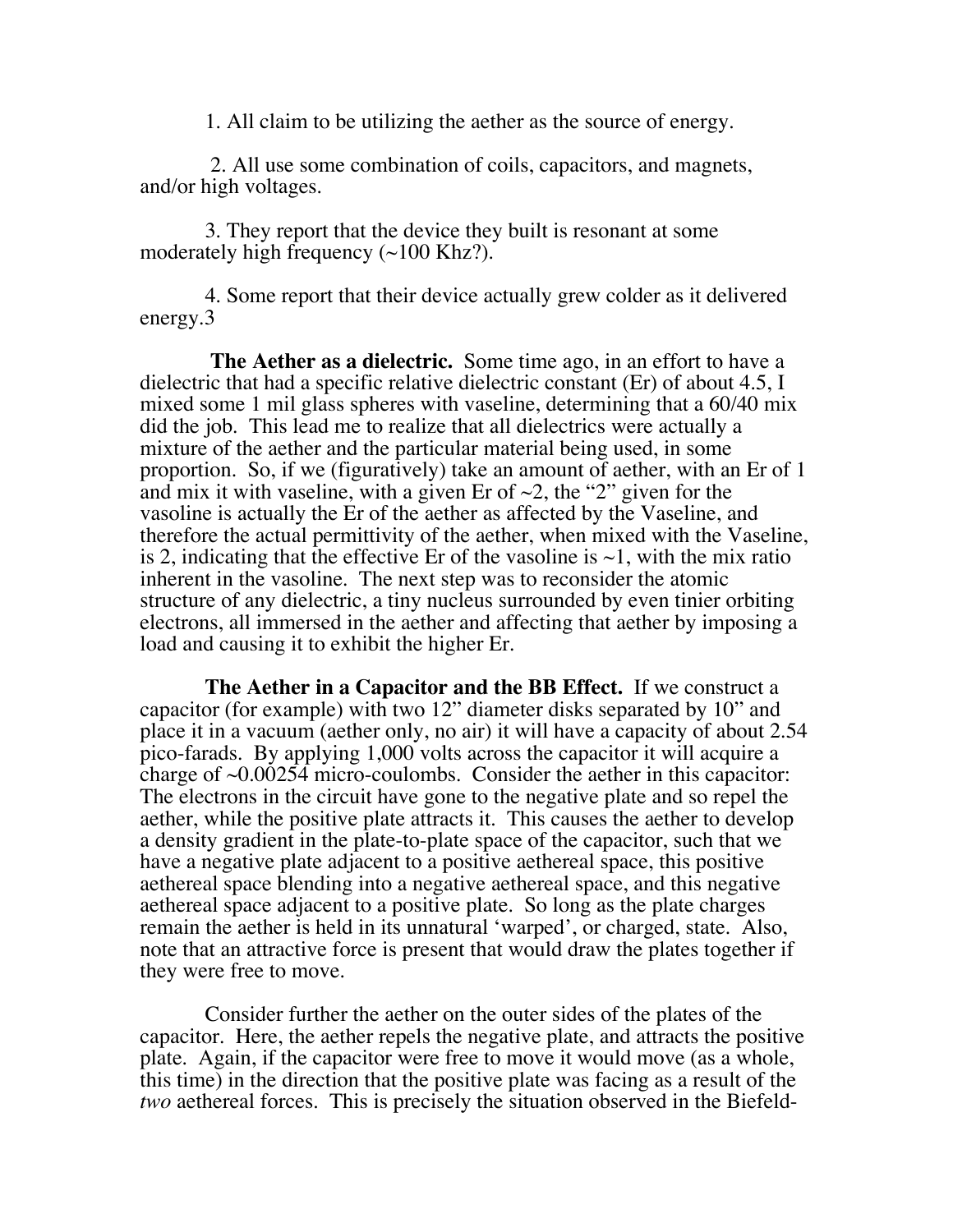### Brown Effect.4

 It should be pointed out, as relevant in the study of the aether, that wherever the aether is compressed the speed of light (C) is lessened, and conversely, where it is rarified  $C$  is increased. A case in point is where the aether is gravitationally compressed around a galaxy and, due to its selfrepulsion, forms into an atmosphere-like volume around that galaxy which has a density gradient that is an inverse function of the square of its radial distance from the center of the galaxy. This is what Vera Rubin5 reported in the '80's, as the Dark Matter (Mass). This aethereal distribution extends into space far beyond the visible extent of the galaxy, comprising a natural Luneberg Lens6, one that is responsible for the so-called "gravitational/galactic lensing effect" seen by the astronomers around some galaxies.

 **Free Energy Resonance.** A critical question must be answered: "What is there about the aether that could lead to a unique resonant frequency, one that is not necessarily common to all experiments?" Note:

1. The permittivity (ε) of the aether is:  $8.85 \times 10$ -12 farads/meter.

- 2. The permeability  $(\mu)$  of the aether is: 1.257 x 10-6 henrys/meter.
- 3. The speed of light (C) on Earth is:  $1/(\mu \varepsilon)$  0.5 meters/second.
- 4. The frequency (F) of a resonant circuit is:  $1/\{2\pi (LC)0.5\}$  hertz.

Observe the similarities in the formulas for 3 and 4, and the fact that L is expressed in henry's and C in farad's, just as are the permeability and permittivity of space. If we substitute the values given for  $\mu$  and  $\epsilon$  in the frequency formula we get a frequency of 47.7 Mhz. Realizing that  $\mu$  and  $\epsilon$ have to do with an aethereal volume we can increase this volume by any arbitrary number (N), thus increasing both  $\mu$  and  $\varepsilon$  by N. If we then make N  $= 100$ , we end up with a frequency of 477 Khz. The conclusion here offered is that a free energy device, by the nature of its design, couples into a unique volume of the aether which can be made to resonate at a frequency that is related to the fundamental values of  $\mu$  and ε.

 **Free Energy Experiments** report the necessity of developing a "dipole" in the aether, this being a magnetic field in the Motionless Electromagnetic Generator (MEG) of Tom Bearden, and an electric field in the Electricity Generating Apparatus (EGA) of Harold Aspden. In both instances the effect of the field on the aether should be visualized. In the case of the electric field, if the probe is positive and raised somewhat into the air, it will cause the aether to become more dense above and around it,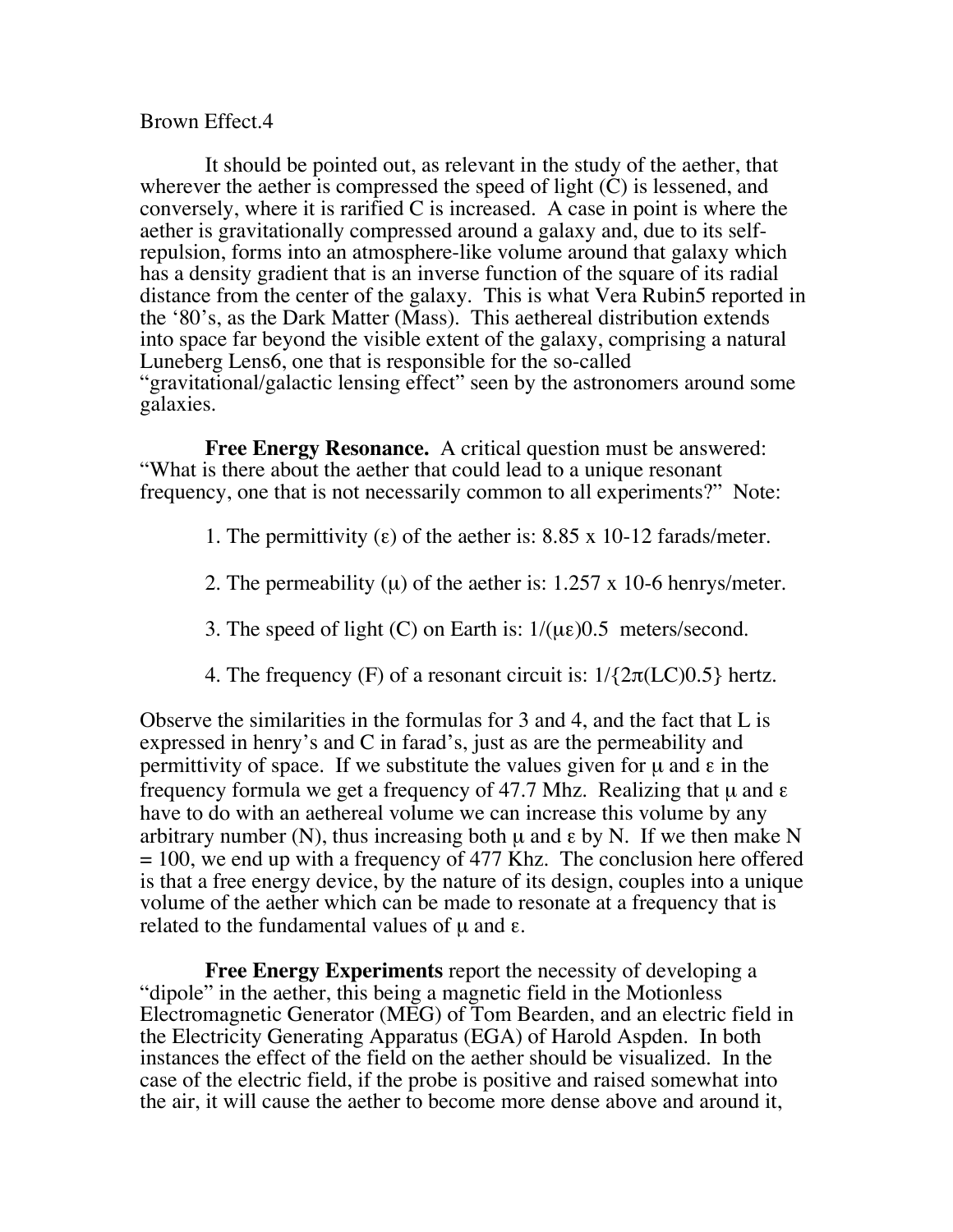forming a density gradient extending into space. In the case of the magnet, it is believed that the magnetic field is literally a flow of the aether, entering at the magnet's So. Pole and exiting at it's No. Pole. If this is so, then there should exist an aethereal low-density volume (+) at the So. Pole, and a highdensity volume (-) at the No. Pole.7

 An **Atmospheric Potential Gradient** exists from the Earth's surface to the ionosphere that is said to be 300 volts per meter. If this gradient were linear there would be a potential of  $\sim$ 30 million volts at an altitude of 62 miles. Aspden's+30,000 volt dipole, when thrust into this aether, will cause a dome of high aetheral density to form over and around it, and should bend the  $+30,000$  volt atmospheric potential gradient (normally 100 meters at 300 v/m) downward to pass through at the dipole level.

 **Conclusion, General.** Information has been gathered from numerous sources in the "Free Energy" field, and I've added my personal views of the aether, including some ideas that I believe to be completely new, especially that concerning a resonant aether. The characteristics given for the aether, deduced from the evidence, are those that appear to be necessary for the aether to behave as it does, and for it to do what we envision it doing. I've also stayed away from anything akin to "magic", as well as from hypotheses which are fantasies without a basis (called "floating abstractions", by Ayn Rand).1

 The aether must be recognized as pure energy, that which results from the  $E = mc2$  transformation. The aether enveloping the Earth contributes some 99.95 % of the mass going into the permittivity of our atmosphere, which stores an immense charge, that created by the 30 million volts. Beyond the ionosphere there's a vast reservoir of aetheral energy pressing in on us, ready to immediately replenish what little we may manage to capture, whether individually, or collectively with the rest of the World. Whatever mechanisms we *do* devise (and I imagine that there will be a number or workable solutions) will probably need to take into account the inherent, but latent, resonant characteristic of the aether. We will need to couple into the aether in some manner, taking into account the wavelength of concern, using a Hi-Q resonant circuit of our making. Will it be necessary to "tickle" our device to get it going, as with the MEG, or, if we get the formula right, will an automatic oscillation develop, requiring no input energy? From the evidence this last possibility should be our goal.

 Given the parameters we are faced with, and the instances of positive results, there can be no reasonable doubt but that Free Energy is just around the corner, and from these same parameters one should expect that Aethereal Energy Generators (AEG's) will be built ranging in size from scooter motors to megawatt power stations.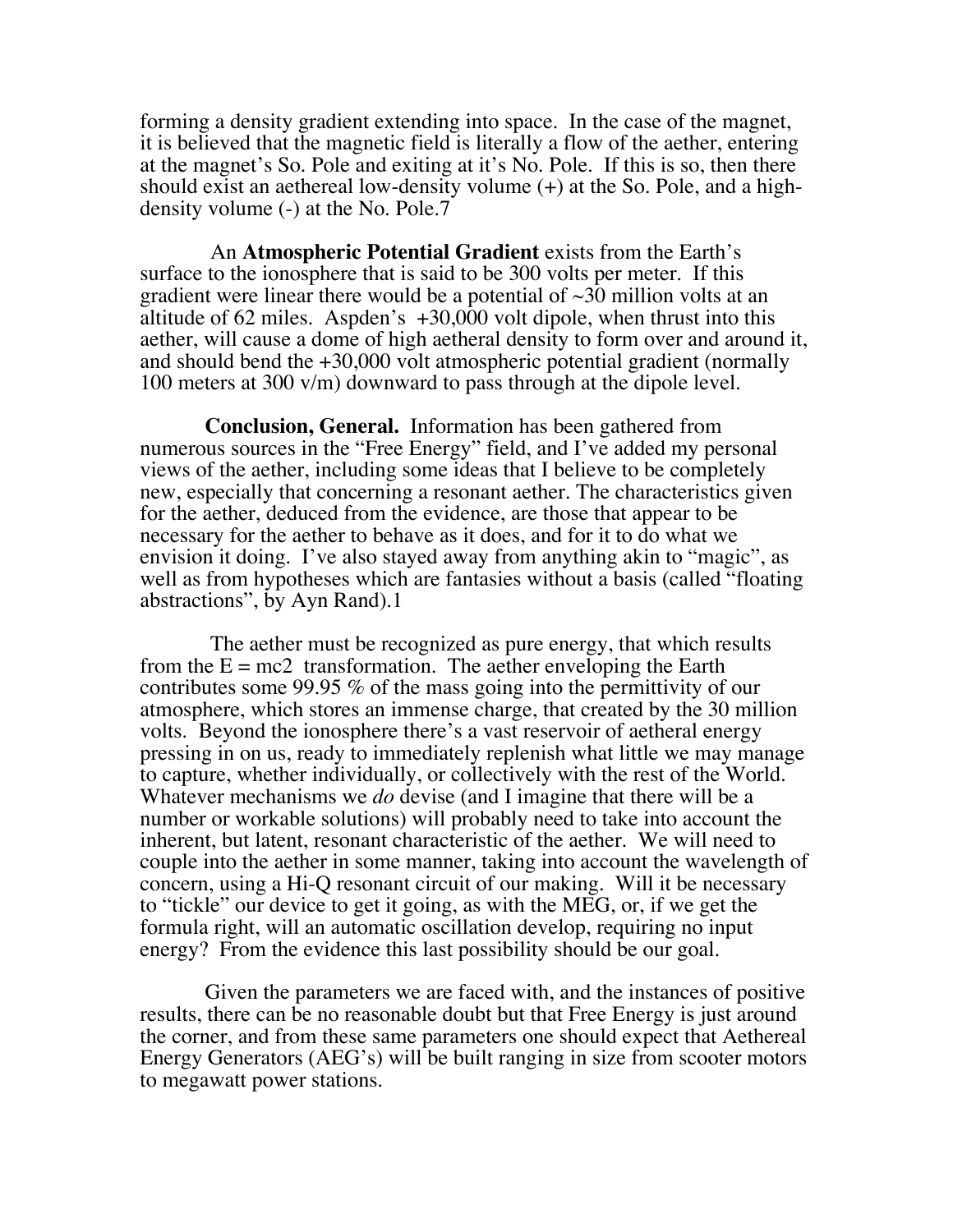**Conclusion, Specific.** In the light of scientific skepticism and regulatory obstructionism, and the consequent funding difficulties, and the possibility of attracting active opposition, I urge that those who do develop workable devices not allow themselves to be hung up in limbo awaiting Patent protection, and then awaiting regulation, and then awaiting funding, etc., etc., ad nauseam. Instead, I suggest that they should simply start building working AEG's, selling them as built and at high prices (like the rides on SpaceShipOne) to those who are willing to pay those prices, even willing to pay in advance (and there will be many). These adventurous "first timers" would probably welcome an opportunity to contribute to the development of "Free Energy", provided that they could be "one of the first" with an AEG, and then were assured that when improved models became available they would not be forgotten.

 These efforts should be made known only sufficiently to attract those sales necessary to reach the needed goals, and, of course, one goal should be to continually accelerate manufacturing and sales. Once a critical volume, or level of activity, is reached a crash publicity campaign, perhaps via the Internet, would make all known to multiplied millions of folks, and should establish such a demand that there'd be no stopping the juggernaut.

 **References:** Ref: 1. Wright, J.B. "The Cosmic Cycle". (In process, unpublished). In this paper I establish the absolute necessity of an aether, identified as the energy in the  $E = mc2$  conversion. This aethereal mass comprises 90%, or more, of the mass of our Observable Universe (and presumably of the mass of the infinite ocean of galaxies beyond), and, together with the material mass, is 100% recycled into new galaxies, over and over again, eternally, in innumerable places throughout the infinity that is Existence. The Cosmological Redshift, as well as the Intrinsic Redshift, may be explained as the logical result of this model and the characteristics for the aether outlined earlier. jbwright@snowcrest.net.

 Ref. 1.b. In another (In process, unpublished) paper "Redshifts and the Universe" I make the argument that on Earth we have an ionosphere that is highly positive and that the source of that charge must be the Solar Wind. This ionized Wind comes from the Sun. Why is the Sun positive? Only if its negative charge left by way of its  $E = mc2$  activity, i.e., as a component of the energy mass, or the aether.

 Ref. 2. Rand, Ayn. 1966. "Introduction to Objectivist Epistemology", from Amazon.

 Ref. 3. Sweet, Floyd; See Tom Bearden's, 2002, "Energy from the Vacuum", Page 305 ö 321.

Ref 4. This phenomena is one cause for the movements as noted,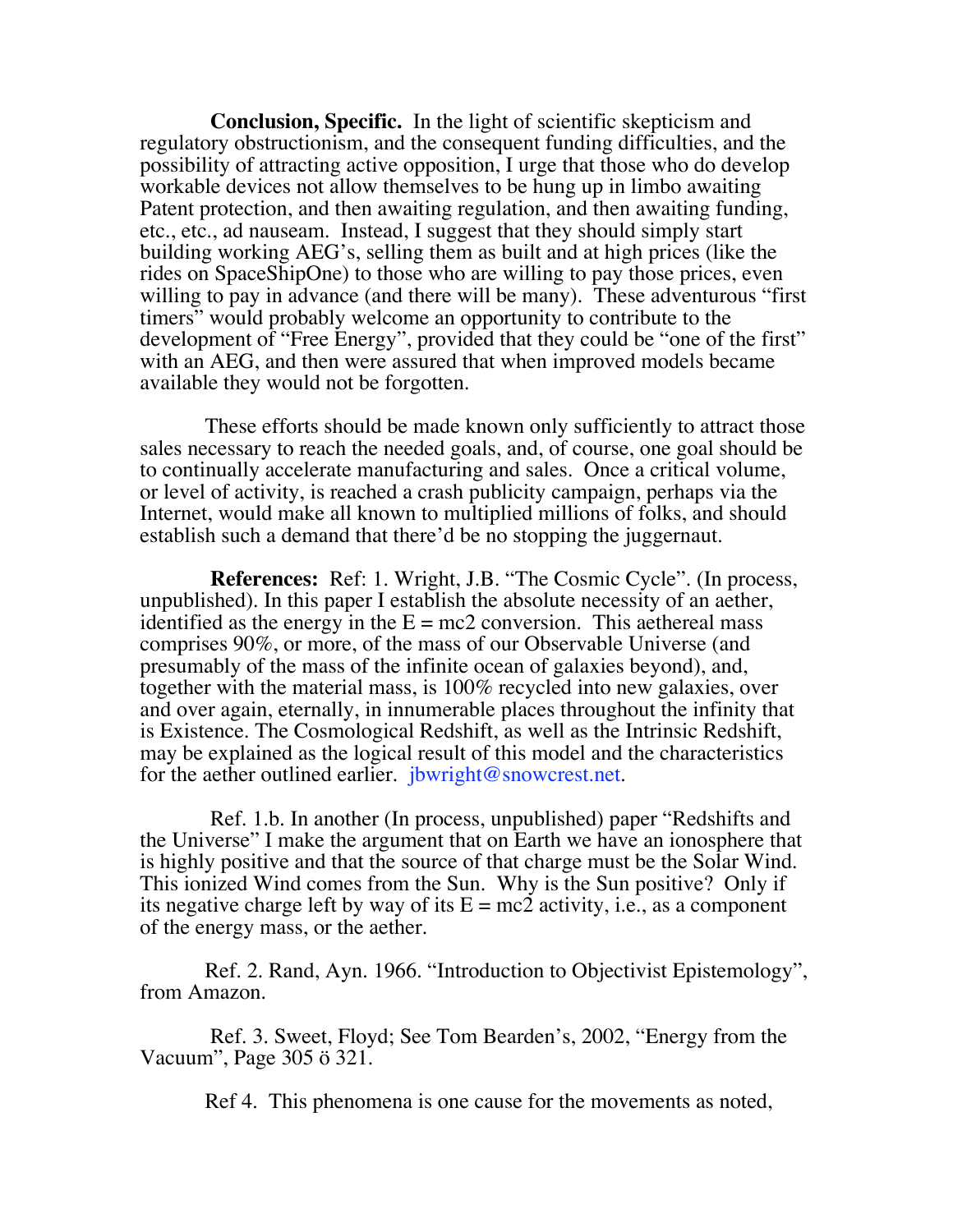and explained away as only "ion winds", despite the fact that there was movement noted in tests made in a vacuum chamber. It also supports the claim that the BBE should be considered as a propulsion means for outer space. Acceleration will not be constant, however, in that as the craft starts to move and accelerate it will immediately encounter a drag from the aether due to its inertia.

 Ref. 5. Rubin, Vera. 1983. Scientific American, issue "Galaxies of the Universe", ~1984.

 Ref. 6. Luneburg Lens. This type of lens is used to focus a radar beam and consists of a dielectric sphere built up with successive layers of dielectrics, each slightly lower in Er than the previous one. By locating a feed-horn at a proper distance from the lens its beam is focused on a distant target.

 Ref. 7. Interconnected disks placed near each pole should force electrons from one plate into the other. My attempts to "see" this have not been successful due, perhaps, to the crude test setup used and to a strong 60 hz interference. (?)

Note: An interesting and pertinent observation, in re the  $E = mc2$ formula, that has to do with our discussion of the aether, is the effect of substituting the value of C in that formula, where  $C = 1/(\mu \epsilon)0.5$ . The result is  $E = 1/(\mu \epsilon)$ ! This relates E to an existent, the aether, and to the effects that an aether of various densities will have on the energy attainable from a given mass.

James B. Wright, 10/20/04 S FREE ENERGY DEVICES,htm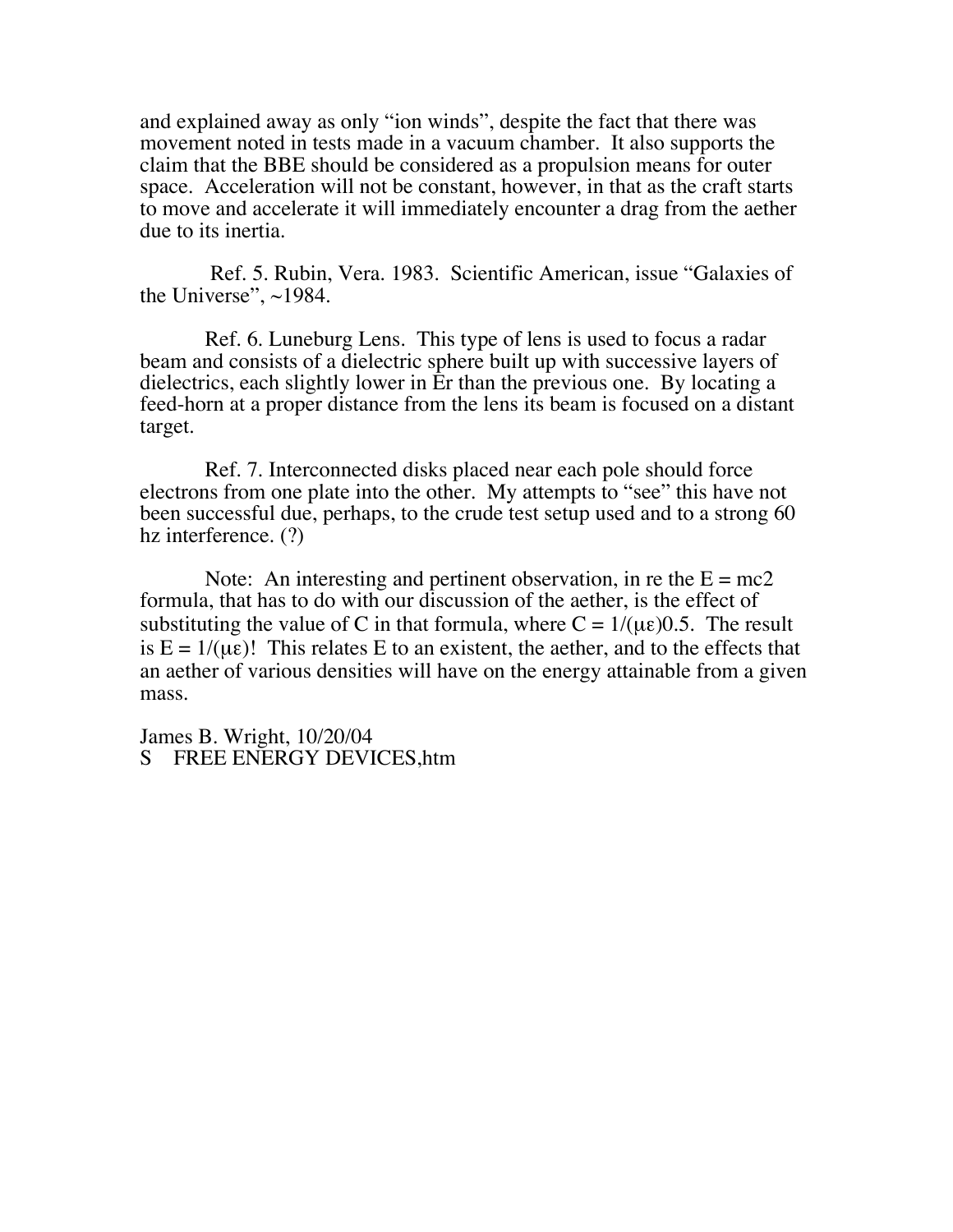#### **More on the Cosmic Cycle.**

#### 9/3/04

 The solution offered, in an earlier paper, as a mechanism for generating the Cosmological Redshift, a constant increase in the density of the aether, left hanging the question of how we could have an *effective* increase in density throughout eternity without an actual overall increase. (?) Obviously, something must be at work generating such an effect for the hypothesis to be valid.

 In my post dated 9/1/04 I recited the discovery by Vera Rubin of the Dark Mass that envelops spiral galaxies (and presumably all galaxies, to some extent), and the fact that this Dark Mass is about ten times greater than the Visible Mass of the galaxy, even for our Milky Way galaxy. I also pointed out that the spiral galaxies selected for study (selected because of the relative ease with which their rotational velocities could be measured) were middle aged, possibly 10 to 20 billion years old.

 If, indeed, Quasars represents the birth of galaxies, we can imagine that it emerges from its Seyfert parent relatively free of Dark Mass (Energy/Aether) but that it is born with its' nuclear fires burning, and is emitting energy at a great rate, following the  $E = mc^2$  formula. As this energy is gravitationally responsive it remains in the space surrounding it's galaxy of origin. Shortly after birth, if you were to calculate the amount of material mass being converted into energy mass per second, and divide this mass by the mass of the Dark Mass of the new galaxy you would discover that the *rate* at which the Dark Mass was increasing in mass (and in density) was extraordinarily high.

 As the galaxy aged, its rate of conversion of material mass into energy mass would slacken, and the amount of accumulated Dark Mass would have grown, so that a new calculation of the rate at which the Dark Mass was increasing in density would have fallen. Further aging would cause this rate of increase in Dark Mass density to fall even more, with this continuing until the galaxy eventually reached old age at which the rate of increase would approach zero. As this cycle progressed the Cosmological Red Shift generated by that galaxy would go from being very high, initially, to very close to zero at old age.

We could plot three interesting curves, with their X-axis running from  $t = 0$  to  $t = (say)$  50 billion years, to show these changes: 1) displaying the amount of material mass being converted into energy mass, per second; 2) displaying the amount of mass accumulated as Dark Mass; 3) displaying (No. 1 / No. 3) the rate-of- increase in the Dark Mass, per second. While I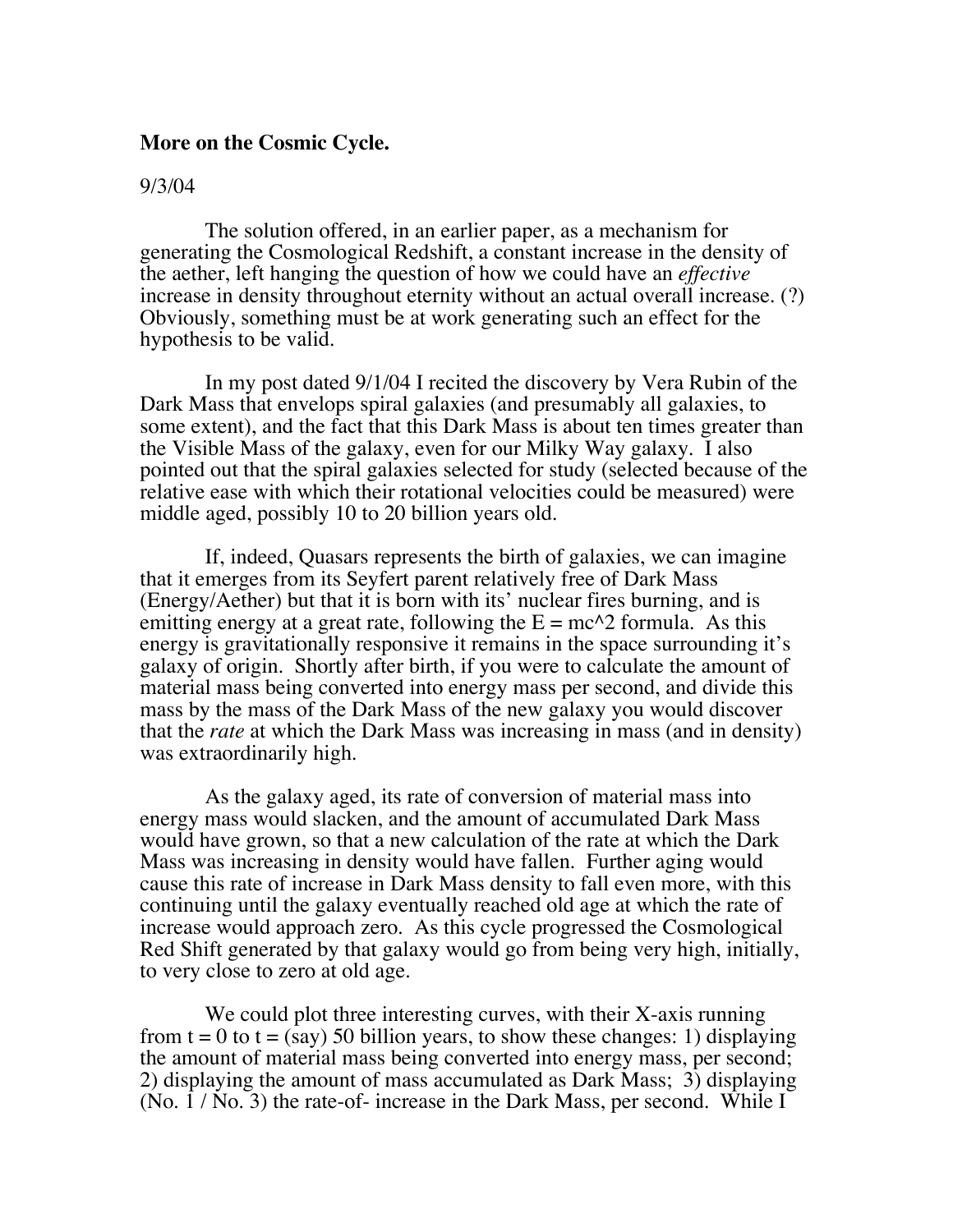cannot put such curves in this paper, I have calculated the rate-of-increase in the Dark Mass surrounding the Milky Way:

1. Mass of the Milky Way  $\sim$  2 x 10^44 grams 2. Mass of its Dark Mass (No. 1 x 10)  $\sim$  2 x 10^45 grams 3. Energy output of the Milky Way  $\sim$  4 x 10^44 ergs/sec. 4. Mass lost in the production of this energy  $\sim$ 4.44 x 10^23 gr/sec.  $(m = E/c^2)$ , w/c = 3 x 10^10 cm/sec)

 5. Ratio of #4 to #2 (rate-of-increase in mass)  $\sim$ 2.22 x 10^-22 gr/gr/sec.

 This rate-of-change must be compared to the rate-of-change taken from the Expanding Universe (EU) studies, derived by triangulation and other reasonable means for the rate-of-expansion, of 2.27 x 10^-18 m/m/sec., which is an average rate-of-change taken from light having traveled through innumerable galactic spaces, each having a rate-of-change in it's density varying from far higher than this to well below the rate-of-change in density calculated for the Milky Way galaxy.

 Now, if we consider the rate-of-change curve (#1) described in the paragraph above we see that the contribution of any one galaxy to the average rate-of-change of the Universe is a transient affair, beginning at a very high rate and ending at an essentially zero rate some 10's of billions of years later. What we see, then, is the average rate-of-change in density of a great number of galaxies as they age, with the contribution of each falling to zero at old age and the galaxy itself disappearing, en toto, as it merges with, and/or is swallowed, by a Seyfert galaxy.

 **Addendum and comment**: While this scheme of things seems to me to be correct, I have a concern that I've not been able to resolve. Consider:

 The speed of light, in terms of the permeability and the permittivity of space, is  $3 \times 10^{8}$  meters/sec. If we substitute this value for C in the e = mc<sup> $\Lambda$ </sup>2 formula, we get a rate-of-change of 2.22 x 10<sup> $\Lambda$ </sup>-18 gr/gr/sec., precisely the rate-of-change developed by the EU folk. The agreement in these two numbers would seem to be just too close for them to be coincidental, especially when the two numbers were developed completely independently of each other.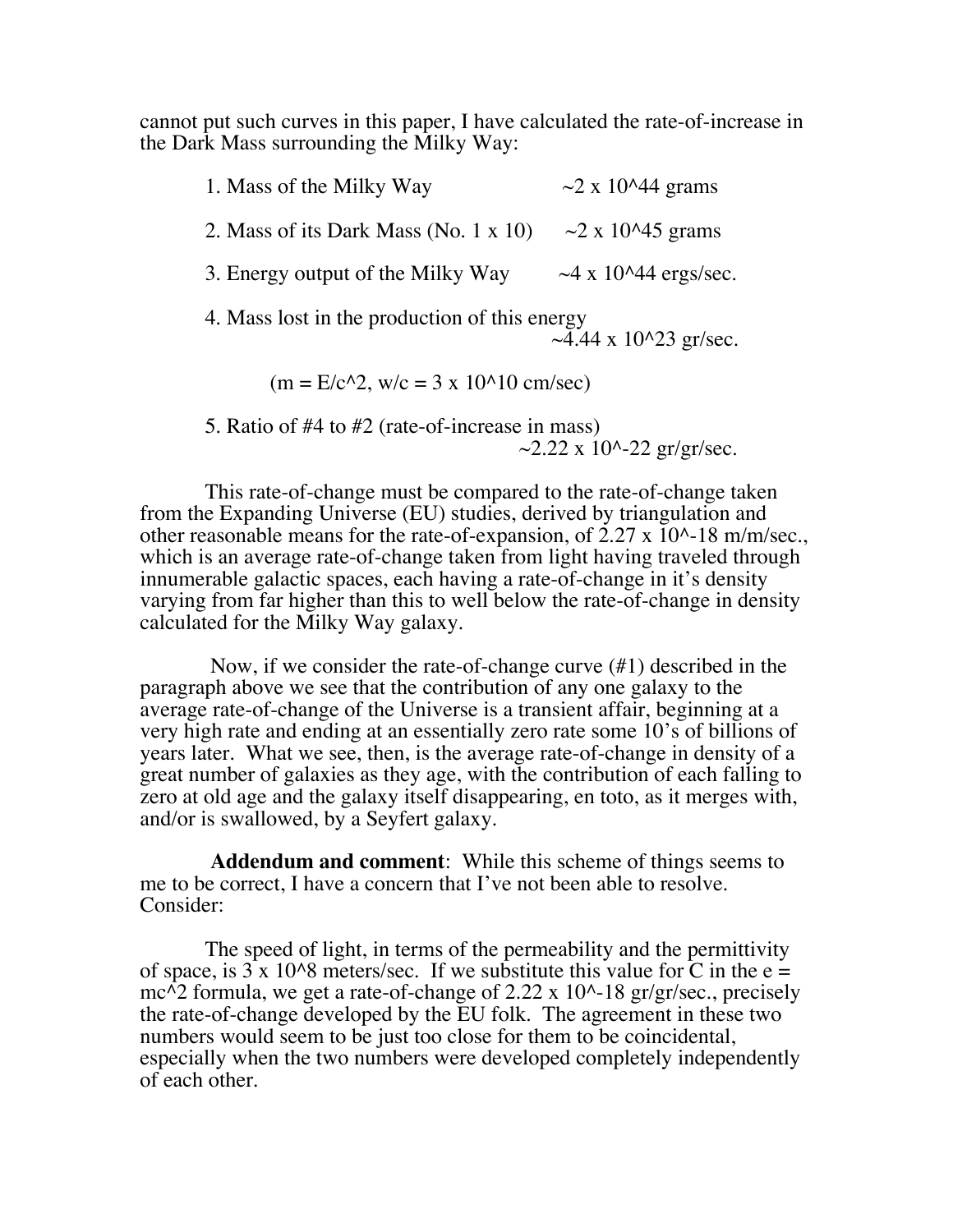I believe that these rates-of-change should be the same, but I've not been able to determine where my logic is flawed. Any ideas?

Jim Wright S "More on the Cosmic Cycle"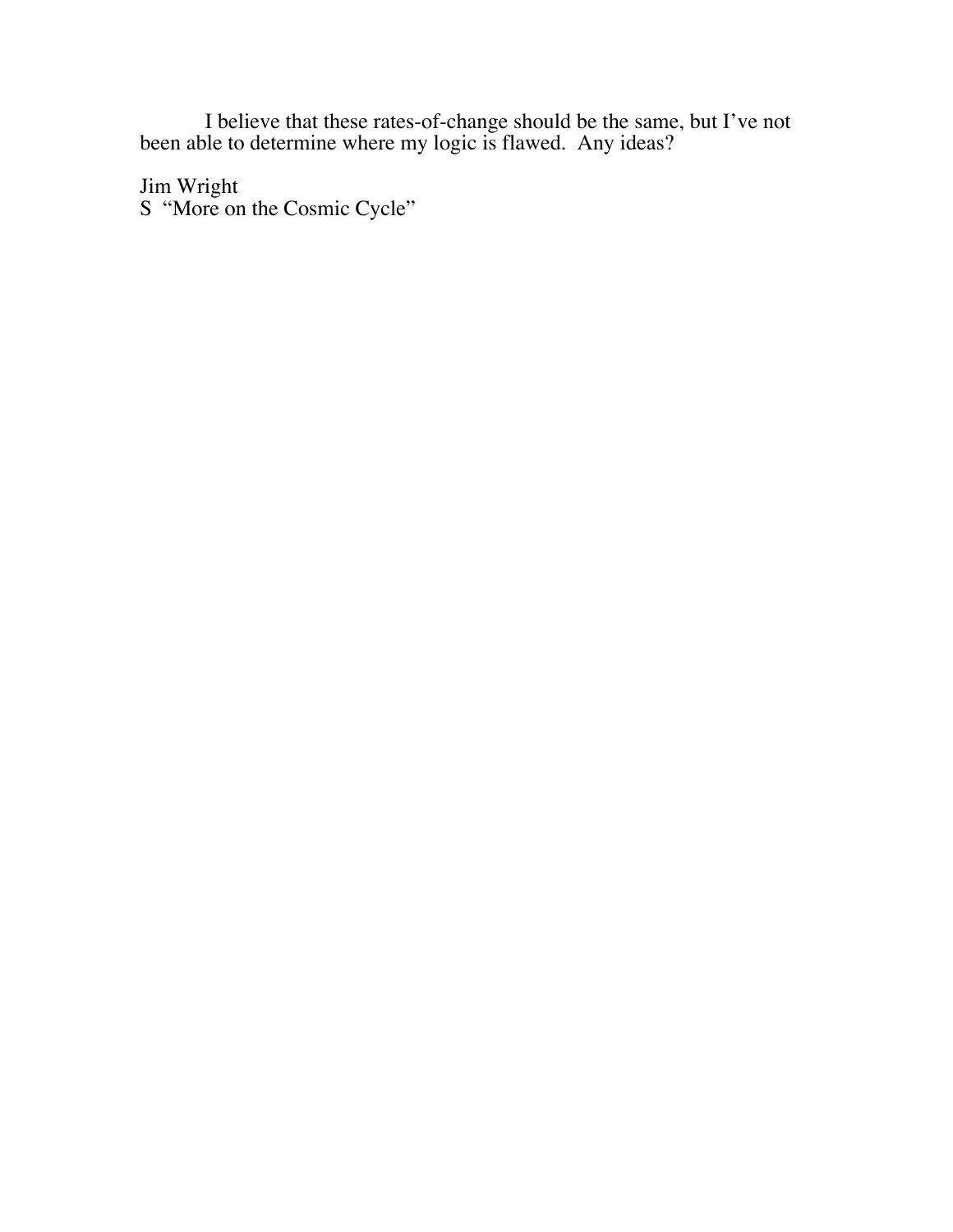#### **Redshifts in the Universe.**

 Some 40 years ago, I became sufficiently irritated by a (once too often) reference to the "Expanding Universe" (EU) that I decided to develop an alternative mechanism for generating the Cosmological Redshift. None of the mechanisms discussed in the Astronomy books were any better, in my opinion. The EU's 70 km/mega-parsec/sec. rate-of- change reduces to 2.27 x 10-18 m/m/s, and I decided that this number was reasonably solid as a rate-of-change, and one that I'd have to match by other methods for my hypothesis to be considered. Rather recently, I succeeded in coming up with an R of 2.22 x 10-18 hz/hz/sec., based a certain on-going activity in space, completely divorced from that used by the EU scientists for their rate-ofchange.

 For this study: a. I assume, at face value, the existence of a Dark Mass, as originally proposed by Vera Rubin in her 1983 article "Dark Matter in Spiral Galaxies" in "The Universe of Galaxies" in the 1984 issue of Scientific American, a mass some ten times greater than the visible mass of the galaxy. b. I assume that our visible Universe is but a small sample of an infinite and eternal state of Existence (given that Creation, as Something from Nothing, is ruled out as pure magic). And, c. I assume that the aether is an existent and is actually another name for the energy mass, an intrinsically negative medium, spewed into space by the stars of the galaxies, including our Sun.

From (b) I conclude that there is no "sink" for the energy leaving the Stars to disappear into and, therefore, we can envision our "Observable Universe" as not only being filled with that energy (aether) but effectively bounded on all sides by aether to infinity. Additionally, using the generally accepted concept that the Sun is an average star in our galaxy, and, for convenience, I assume that the Dark Mass is apportioned equally among the stars of a galaxy and that the Sun also has ten times its mass as Dark Mass, allowing me to stick strictly to Solar statistics for this study.

First, a comment on the  $E = mc2$  formula.  $C = 1/(\mu \varepsilon)$ ...5, and by substituting this value for C in the energy formula, I get  $E = m/(\mu \epsilon)$ . Using this formula and solving for m using a Solar Luminosity of 4 x 1033 Ergs, a value of 1.257 x 10-6 henrys/meter for  $\mu$ , and a value of 8.85 x 10-12 farads/meter for  $\varepsilon$ , I get a mass of 4.44 x 1016 grams for the mass converted into energy by the Sun each second. This is 10,000 times more mass than conventionally reported, using a C of 30 billion cm/sec. instead of 300 million m/sec. I prefer the  $3 \times 108$  figure for C simply because it is a number that depends directly on the underlying permittivity and permeability of the "vacuum" of space.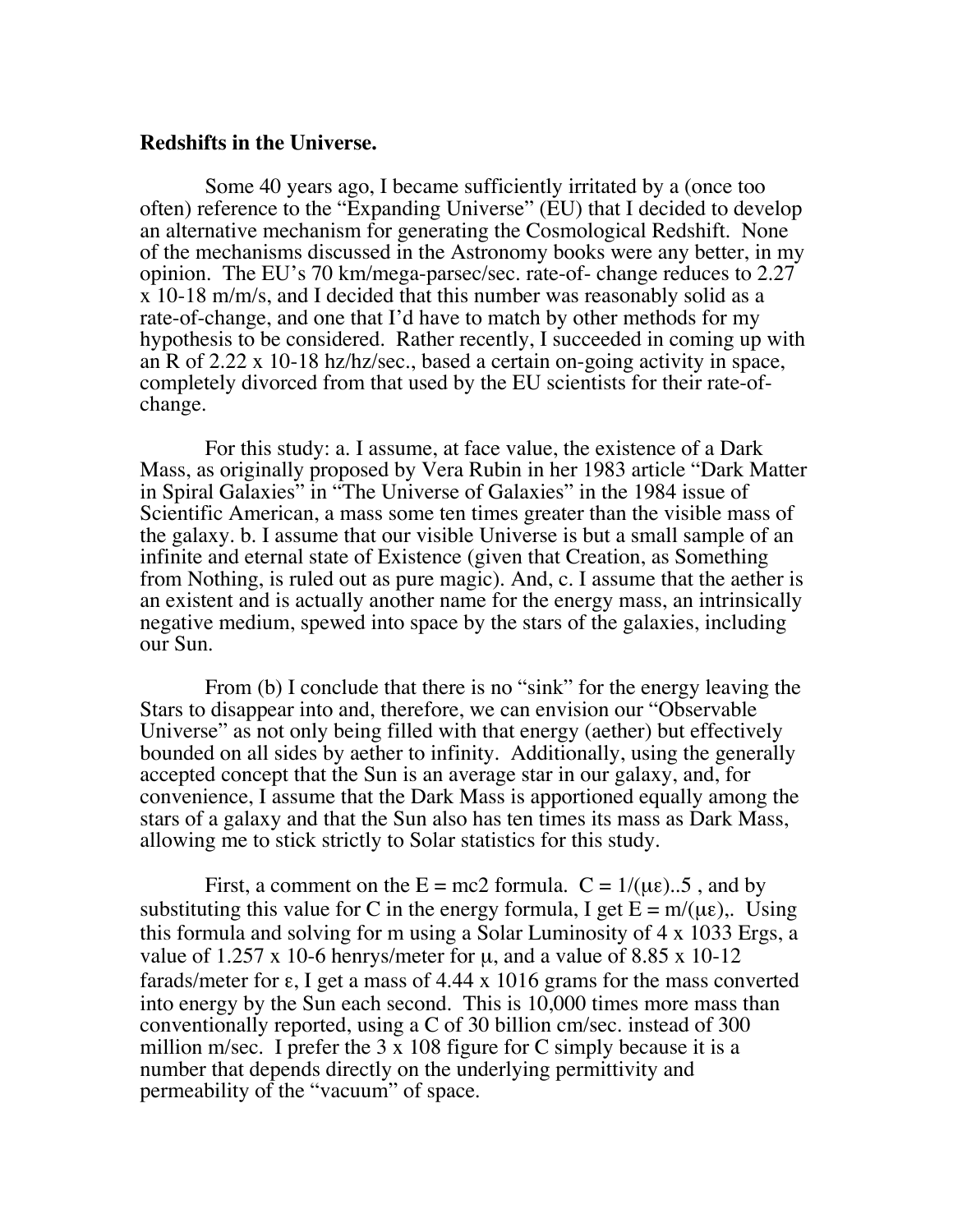Next, by multiplying the Solar Mass, of 2 x 1033 grams, by 10 we get a Solar Dark Mass of 2 x 1034 grams. Now, considering that the mass lost by the Sun through radiation is mass added to the Dark Mass of the Sun, and dividing one by the other, we get:

 (4.44 x 1016) / (2 x 1034) = 2.22 x 10-18 gr/gr/sec., as a *constant* increase in the density of the Dark Mass.

 As this Dark Mass (or energy mass, or aether) is increasing in density by this rate, so is the permeability ( $\mu$ ) and permittivity (ε) of space. In that C is dependent upon these numbers (is equal to the inverse square root of their product) it becomes obvious that C, itself, will be decreasing at the same rate, and that therefore it will take ever more time for e.m. waves to travel though a given increment of space. The result is that while the number of waves per second entering the space is constant, there will be a constant increase in the number of waves required to fill that space, so that the number of waves per second leaving the space will be less than the input by the rate at which the waves in transit is increasing each second. Consequently, there will be a redshift in frequency for so long as there is a positive rate-of-change in the density of the aether. As this redshift is for each second of travel of the wave through space, consecutive seconds of travel will result in a compounding of redshifts. The formula that applies to this is:

Fo = Fs  $(1-R)t$ , with R being 2.22 x 10-18 and t being the seconds of travel (t is actually distance increments of 3 x 108 meters), and the F's being the observed and source frequencies. For ease in working with these excessively large and small numbers the Growth/Decay Formula can be used:

Fo = Fs x  $\varepsilon$ -Rt, the  $\varepsilon$ , in this instance, being the base of the natural system of Logs.

 Observe that if R becomes smaller, the Redshift is lessened, and this is a change to be expected as the Sun ages and it's energy output falls off at the same time that its Dark Mass has grown ever more massive. Looking backwards, one can envision a time when the Sun was young, and its energy output much higher at the same time that its Dark Mass was just beginning to accumulate, a time when R would be far larger than the number we calculated above. In this regard, it should be realized that the contribution of any galaxy to the overall R of the Observable Universe is a transient affair, perhaps 50 billion years in length, and so there is no actual net increase in the overall Dark Mass of Existence. The Redshift effect is the result of compounding a great number of one-second increments of travel of the e.m. wave through a lot of average middle-aged galaxies. A galaxy comes into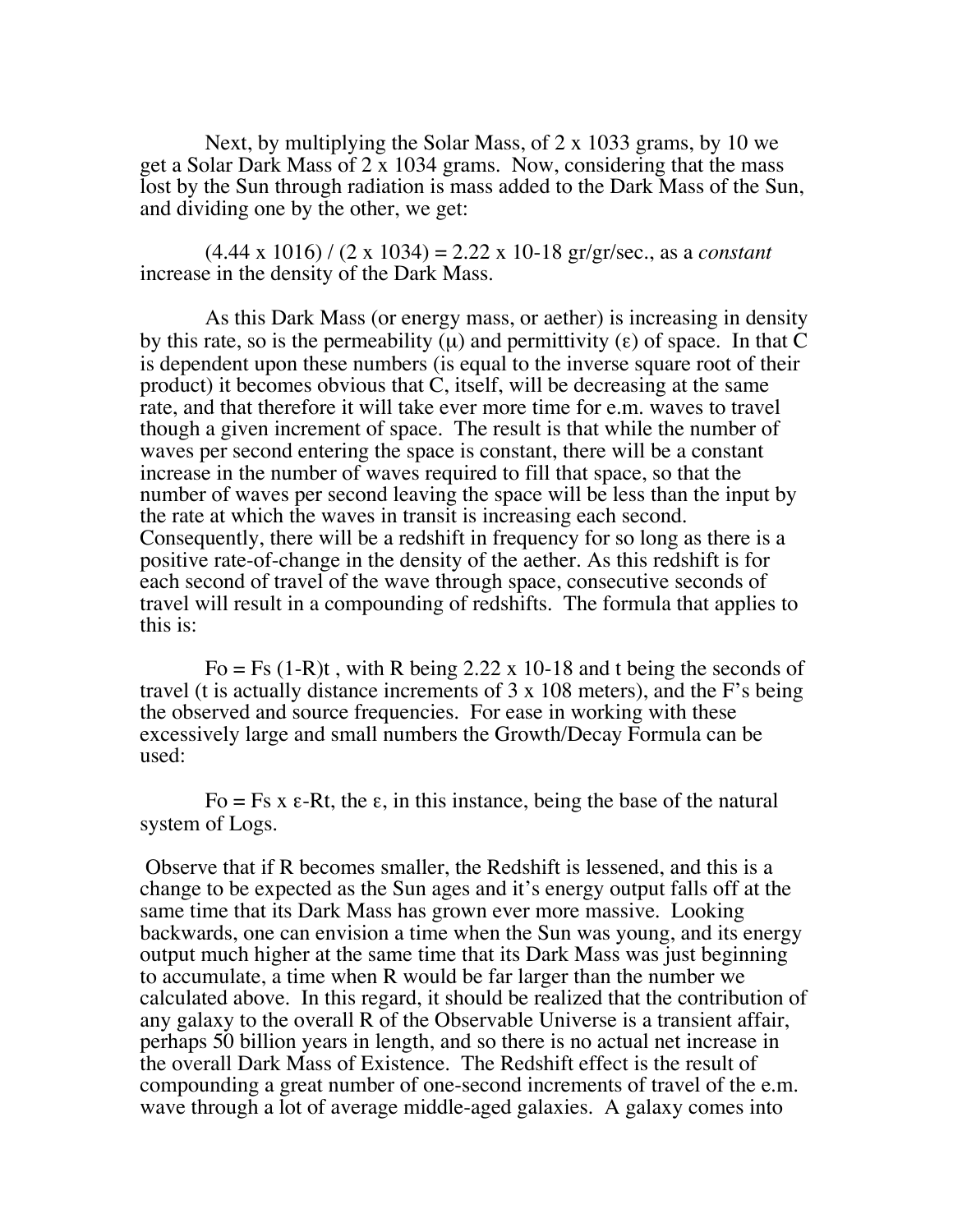being, does its thing, and dies away.

 Another observation: If Fo/Fs were to be 0.5, then a given increment of space would be inputting energy at twice the rate that it was outputting it. I.e., the energy of the observed wave would be half that of the source wave, **but,** if the source transmitter died after 5 billion years, the observer would receive the transmitted energy for 10 billion years, such that the total energy received would equal the total energy transmitted. No "tired light" required.

 As for Ashmore's (first) Paradox, I am reasonably sure of my proposed cause for the Redshifts, but, even so, I am not convinced (assuming Ashmore's calculations to be valid in all respects) that what he calculated is simply coincidental, because the numbers are just too close to be that easily dismissed. The many writings of Dr. Harold Aspden on the aether, which he has been studying for decades, may be useful. He also has a patent which tells of obtaining useful energy directly from the aether, without (and I can hear the screams) of having to input any energy. UK Patent No. GB 2,390,941 A.

 In my Cosmic Cycle, in this Forum, you may have noticed that I claim for the aether (among other things) a negativeness that would seem to be logical given the positive potential that the Sun is driven to, seemingly caused by having lost so much energy mass. Where else for the negative charge to go but with the energy mass, not as a charge, per se, but as the essence of charge (whatever that may be). So, there is the possibility that this negative energy is, in some manner, displaying the characteristics of an electron, and this is where Aspden's theories may be relevant.

 In my studies of dielectrics and their effects on the relative dielectric constant (Er), I am convinced that there's no "tired light" effect present. The dielectrics, and the electrons in space, simply drag down the speed of light as it travels through them, and once the e.m. wave is freed from that dielectric, it reverts to the C it had when it entered that space. I do see a mechanism for the development of an Intrinsic Redshift, however, which is the effect on any natural radiations of a material by the presence of the aether. The greater the aethereal density, the slower the orbiting electrons move and the lower the radiated frequency (with it's characteristic spectrum intact), again due to "drag", this time on the very electrons that are responsible for the radiations.

 An excellent example of the Intrinsic Redshift is the Quasars that Dr. Arp has observed as being ejected from the massive Seyfert's, and other active galaxies. These objects occur in pairs traveling in opposite directions, seemingly ejected from the center of the galaxy out through its polar regions, beginning with a very high redshift, only to see that redshift fall rather rapidly as these Quasars get ever further from the parent galaxy. In the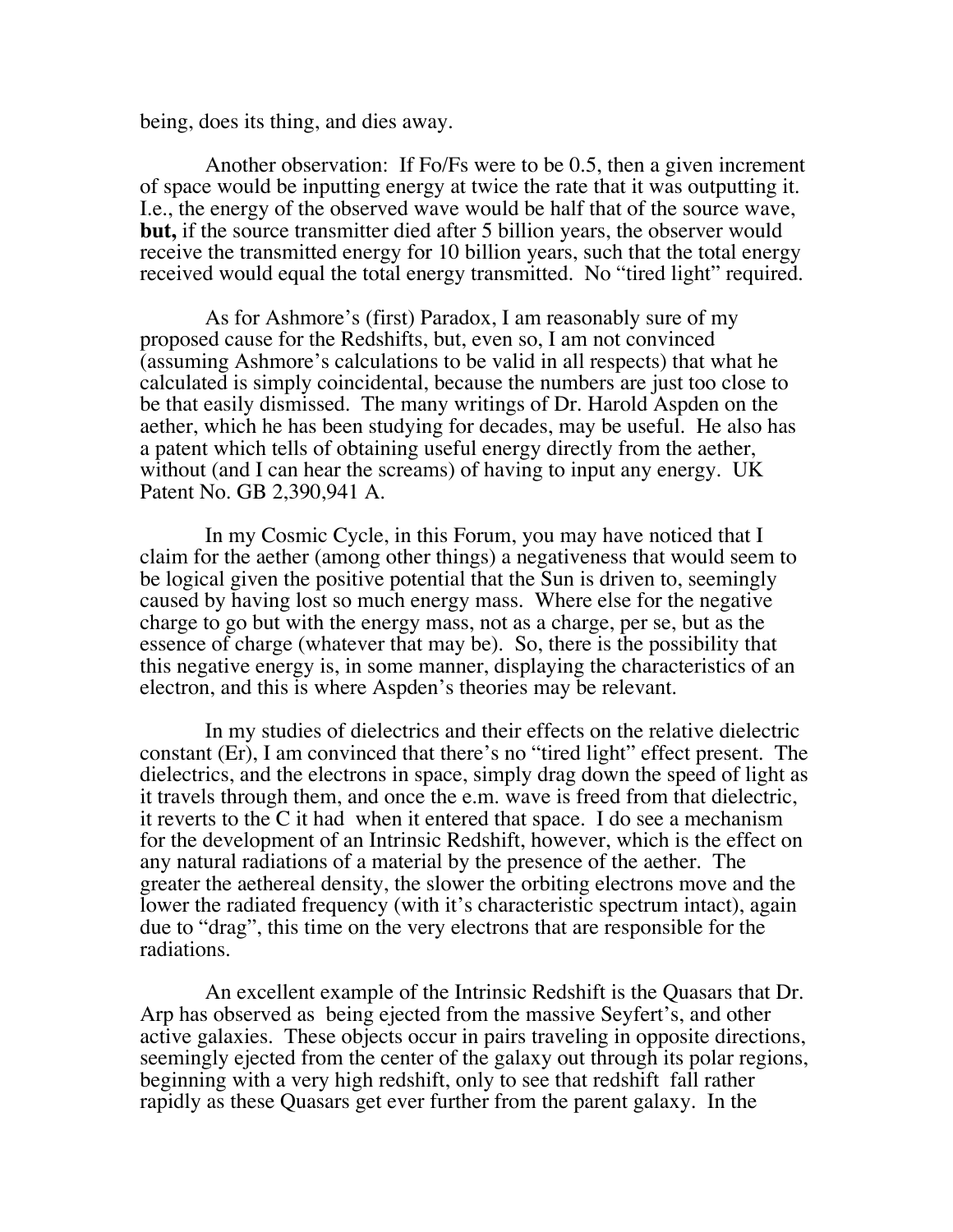central regions of the Seyfert's the aether will be exceedingly dense and can be expected to strongly affect the speed of orbiting atomic electrons and the frequency of their radiation. Therefore, the Quasars should be expected have this same density and redshift, which will become visible when they are initially ejected, at which, the pressure being relieved, will see this density decrease and its redshift fall, and as time passes and they get ever further from the parent galaxy become not too different in redshift than other galaxies in the vicinity.

 These two redshifts, the Cosmological Redshift and the Intrinsic Redshift will, of course, be additive, as will the effects of Doppler Redshift/Blueshifts, so it behooves those who study such things to factor out the second two if they are to gain an accurate measure of the distance to the object being studied. The Quasars have been thought to be at the very fringes of the Observable Universe and hence considered to be enormously powerful. If we factor out their Intrinsic and Doppler Redshifts it is probable that these Quasars are about the size of new galaxies and that the size of the Universe will be found to be far smaller than reported.

 One, final (?) comment: we have pointed out that the aether fills the space within the atoms of material mass and affects the electrons in orbit around those atoms, and now remind the reader that the atoms in one's body are similarly immersed in the aether and that it presumably affect our bodies in some manner as well. This aether is relatively dense, however, it is not felt any more than a fish at the bottom of the ocean feels the tremendous pressure of the water.

 A wire carrying an electrical current is also immersed in and filled with the aether. The electron flow causes the aether to form a magnetic field (an aethereal flow) around the wire and presumably within the wire, but no motion will occur unless an external magnetic field is also present.

Returning to the Growth/Decay formula:

Fo = Fs x ε-Rt, and rearranging it to read

 $Fo/Fs = \varepsilon-Rt$ , and then using R as found above and 10 billion lightyears of travel from some distant galaxy, and solving for Fo/Fs, we have:

Log (Fo/Fs) = -Rt (log  $\varepsilon$ ) = - (2.22 x 10-18)(3.1558 x 107 x 1010)(log 2.71828183)

 $=$   $- (0.7005876)(0.4343) = -0.3006747.$ 

Fo/Fs = 0.4963, the Cosmological Redshift at 10 billion lightyears.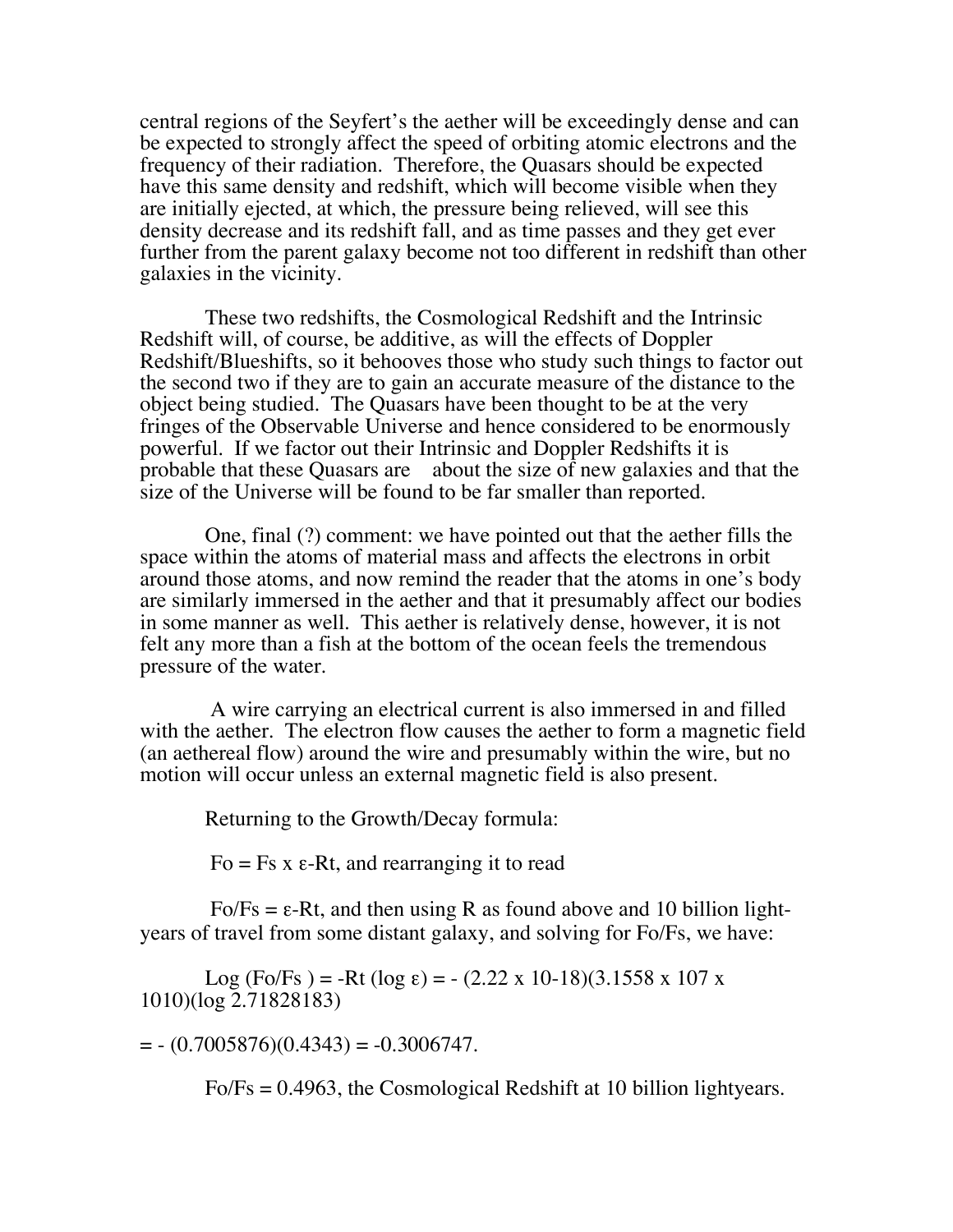Fo/Fs = 0.2463, the Cosmological Redshift at 20 billion lightyears.

 Fo/Fs = 0.0627, the Cosmological Redshift at 40 billion lightyears.

 (Frequency is used in the above calculations in that this is actually what we are measuring, not wavelength, which depends on a changing  $\mu$  and ε.)

Jim Wright, 10/12/04 S Redshift's.htm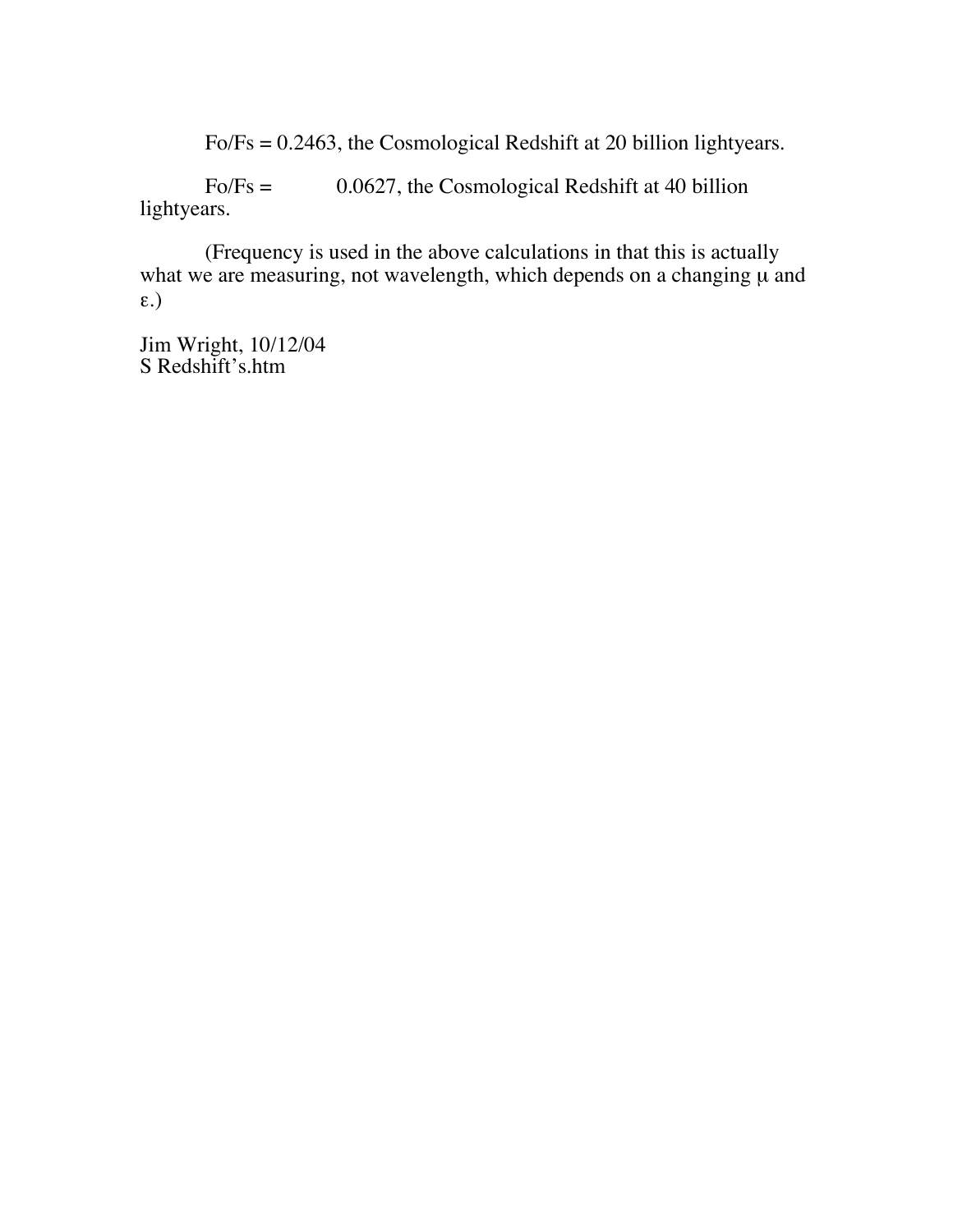# *The AETHER, as a Dielectric*

For this study, the aether endowed with four basic characteristics (as developed in an earlier cosmological study):

1. It is all-pervasive, occupying the interior of the atom as well as intergalactic space.

2. It has mass, and therefore is responsive to gravitational forces.

3. It is intrinsically negative, reacting appropriately to electrical charges, and also being self-repulsive.

4. It is compressible.

In that we will be substituting the aether for the vacuum of space, we include the characteristics normally associated with space:

5. It has a permeability ( $\mu$ o) of 1.26 x 10-6 henry/meter.

6. It has a permittivity (εo) of  $8.85 \times 10$ -12 farad/meter.

### **The Capacitor.**

The capacitor used for this study has two parallel plates, with an area of 100 square inches, and a separation of 2 inches. It's capacity, in farads, is:

 $C = 100/2$  x Er x µo, with Er being the relative dielectric constant of the material between the plates, if other than a vacuum. For a vacuum:

 $C = 50 \times 8.85 \times 10^{-12}$  farads, or, 442.5 pf.

If we allow the atmosphere, with an Er of 1.00054, to surround the capacitor, its value is increased to:  $C = 1.00054$  x 442.5 = 442.74 pf, an increase of only 0.24 pf, despite the fact that we now have something tangible, and relatively massive, between the plates instead of than the "nothingness" of the vacuum. But we must remember that the atoms/molecules of the air occupy only a tiny fraction of the space between the plates of the capacitor, with the remainder still being vacuum. As this is so, the effect of the vacuum is far, far greater than that of the air and still the major contributor to the capacity of the capacitor.

Instead of air we now use Teflon, with an Er of 2.1, as the dielectric in the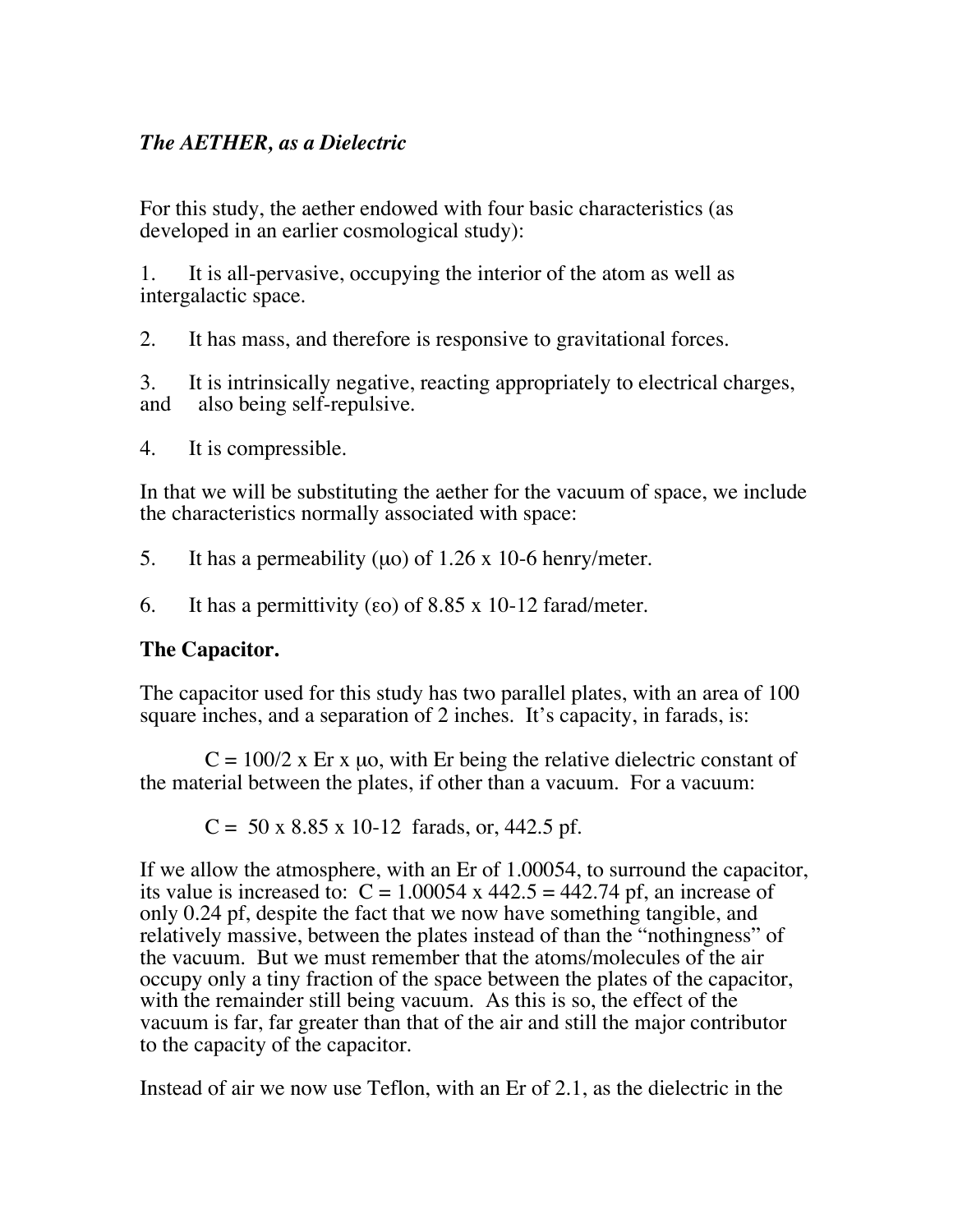above capacitor. In this instance the total capacity rises by a factor of 2.1, but once again the space occupied by the vacuum has been only slightly diminished. Teflon has far more effect than air, but still is only able to raise the total dielectric constant of the vacuum/Teflon combination to 2.1 x 8.85  $x 10-12 = 18.585 x 10-12$  farad/meter, an increase of 9.375 x 10-12 farad/meter. The obviously more massive Teflon has little more effect on the final dielectric constant that the vacuum alone!

This same effect is true whether the Er is 2.1, or 4, or100. The effectiveness of the dielectric material chosen may be more or less, but the contribution of the vacuum is always present. No let's shift gears and look at the capacitor in another light.

# **The Charge Mechanism of a Capacitor.**

The charge on a capacitor, in coulombs, is a function of its capacity, in farads, and the applied voltage, in volts:

$$
Q = CE
$$

If we apply 1,000 volts to the Teflon dielectric capacitor, discussed above, we get:

 $Q = 1000 \times 18.585 \times 10-12 = 1.8585 \times 10-8$  coulombs.

For perspective, a coulomb is the amount of charge that passes through a point in a circuit in one second when a current of one ampere is flowing. And, as one electron has a charge of 1.602 x 10-19 coulombs, this capacitor, of Teflon, has a 116 billion electron charge.

To get to the point, the charge in a capacitor resides in its dielectric. In the case of a Teflon dielectric, e.g., the orbits of the electrons around the Teflon nuclei are forced away from their normal concentric locations to one that shuns the negative plate of the capacitor and is drawn towards the positive plate. They are "stressed", or warped, and held in this unnatural position by the electron imbalance on the capacitor plates. A capacitor with a higher Er will accept a greater charge and it does so simply by involving more electrons from a more compliant dielectric.

But what is the charge mechanism for a vacuum where there are no electron orbits to warp? Here we introduce the concept of the aether, as defined in the beginning of this paper, and discover that it appears to have the needed mechanism. Consider the space between the plates of the capacitor. The negative and compressible aether is attracted by the positive plate and is repelled by the negative plate. This results in a density gradient in the aether between the charged plates of the capacitor, wherein it is below the average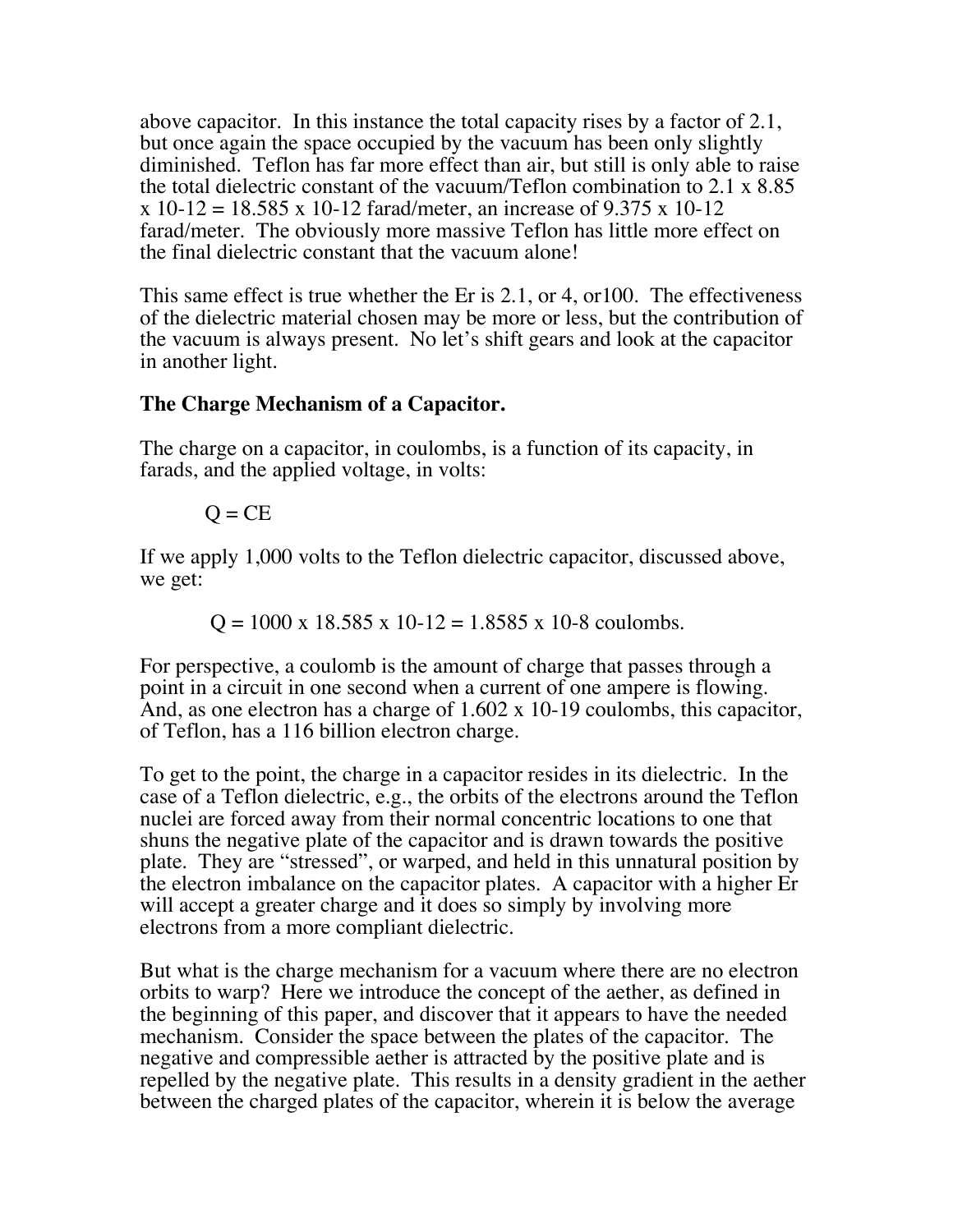aether density (average for Earthly activities) near the negative plate, and is above the average aether density near the positive plate. The aether is stressed, or warped, a condition effectively the same as that found within material dielectrics, and one that is held in place by the electron imbalance, in this instance, just as is the orbital warp.

The conclusion drawn from these considerations is that the aether is real and its effects cannot properly ignored in calculations involving the dielectric of a capacitor, or other in any other electrical device.

JBWright, 10/12/02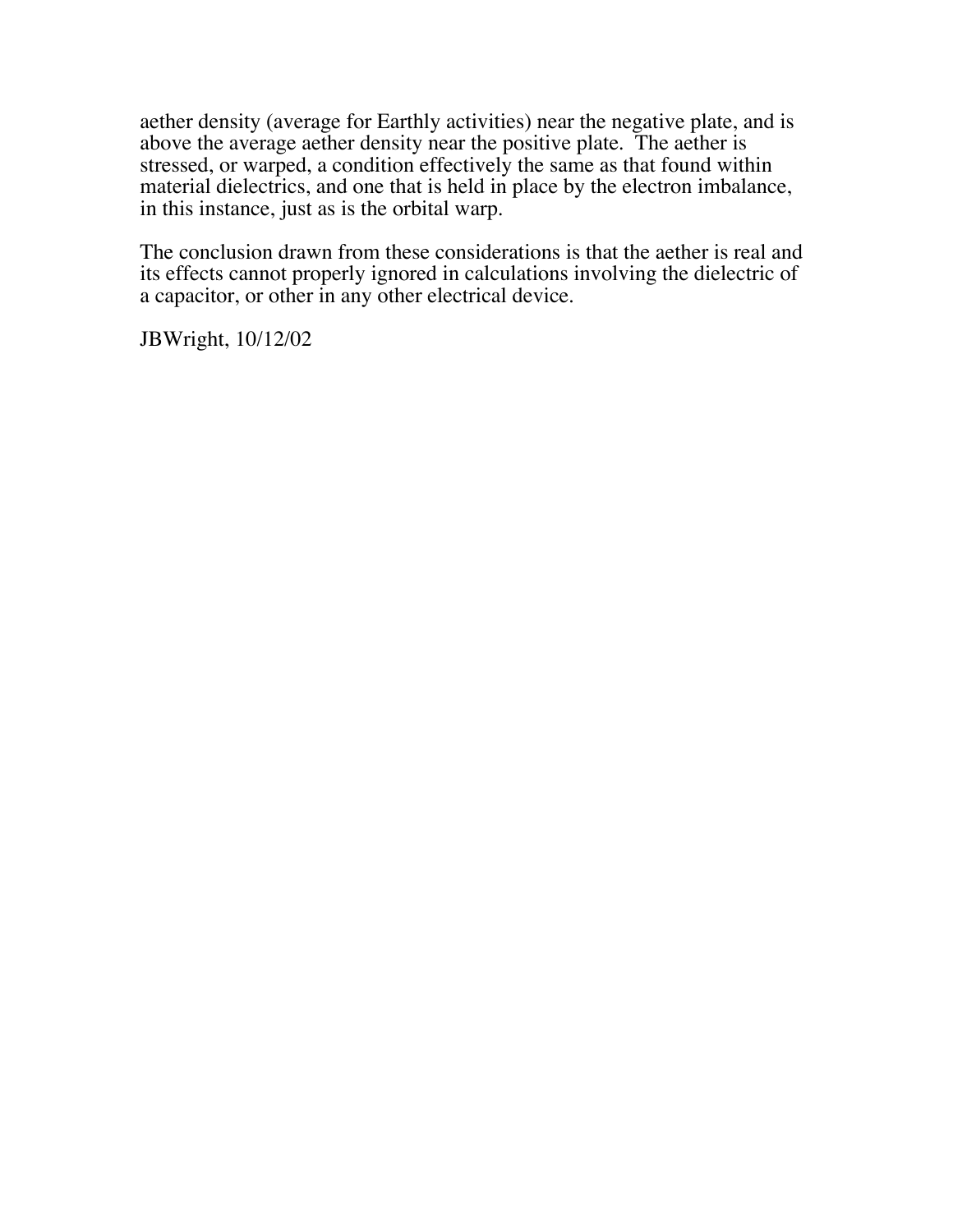## **The Cosmic Cycle.**

When we come to realize, and to accept, that there is no such thing as "Creation" (as in 'Something out of Nothing'), whether by Big Bang, or by God, or Other, then we must accept, as logically necessary, that the Observable Universe has been around for an eternity. For this to be true, even though the galaxies we see are all busily burning themselves into ashes, there must be a reverse activity somewhere wherein 100% of these ashes are reconstituted into new galaxies. Such a reversal would appear to be occurring in the massive Seyfert-type galaxies, as evidenced by Halton Arp's undeniable proof that Quasar pairs are periodic ejections from such galaxies, ejections which go on to eventually become full fledged galaxies in their own right.

For this recycling to do the necessary job, the ashes must include both material mass *and* energy mass, for to lose even a little bit of either would constitute a loss which, in an eternity of activity, would have meant losing it all an eternity ago.

A similar argument can be made for an infinite Universe, in that for the Universe to have an edge would mean juxtaposing Something and Nothing, obviously nonsensical, unless we invoke another magical fix and impose "Curved Space". So, what we are left with is an infinite and eternal state of Existence, of which the Observable Universe is but a tiny sampling. This directly affects the reasonableness of such hypotheses as "An Expanding Universe", Etc., and constitutes a condition that must always be considered.

From an overall perspective it appears that our Milky Way galaxy but one of an infinite number of galaxies floating in an infinite ocean of energy. These galaxies are affected by one another's gravitational fields *and* magnetic fields, merging if both fields are attractive, and rebounding if their magnetic fields are opposing. Eventually, however, they do merge and grow until they reach a critical mass, such as in a Seyfert galaxy, at which they begin to have convulsions at their centers, where a material mass and energy mass mix is under extreme compression, and presumably exceedingly hot.

It further appears that under such conditions a reverse nuclear reaction takes place wherein a portion of the combined masses, at the *precise* center of the Seyfert, is rather suddenly transformed into a proto-Quasar. If this newly created entity were to be endowed with a magnetic field 180 degrees opposite to the field of the parent Seyfert, we would have the makings of a magnetic rail-gun, which would split the proto-Quasar mass into two equal parts, ejecting them in opposite directions, one out of the South Pole of the Seyfert and one out of the North Pole.